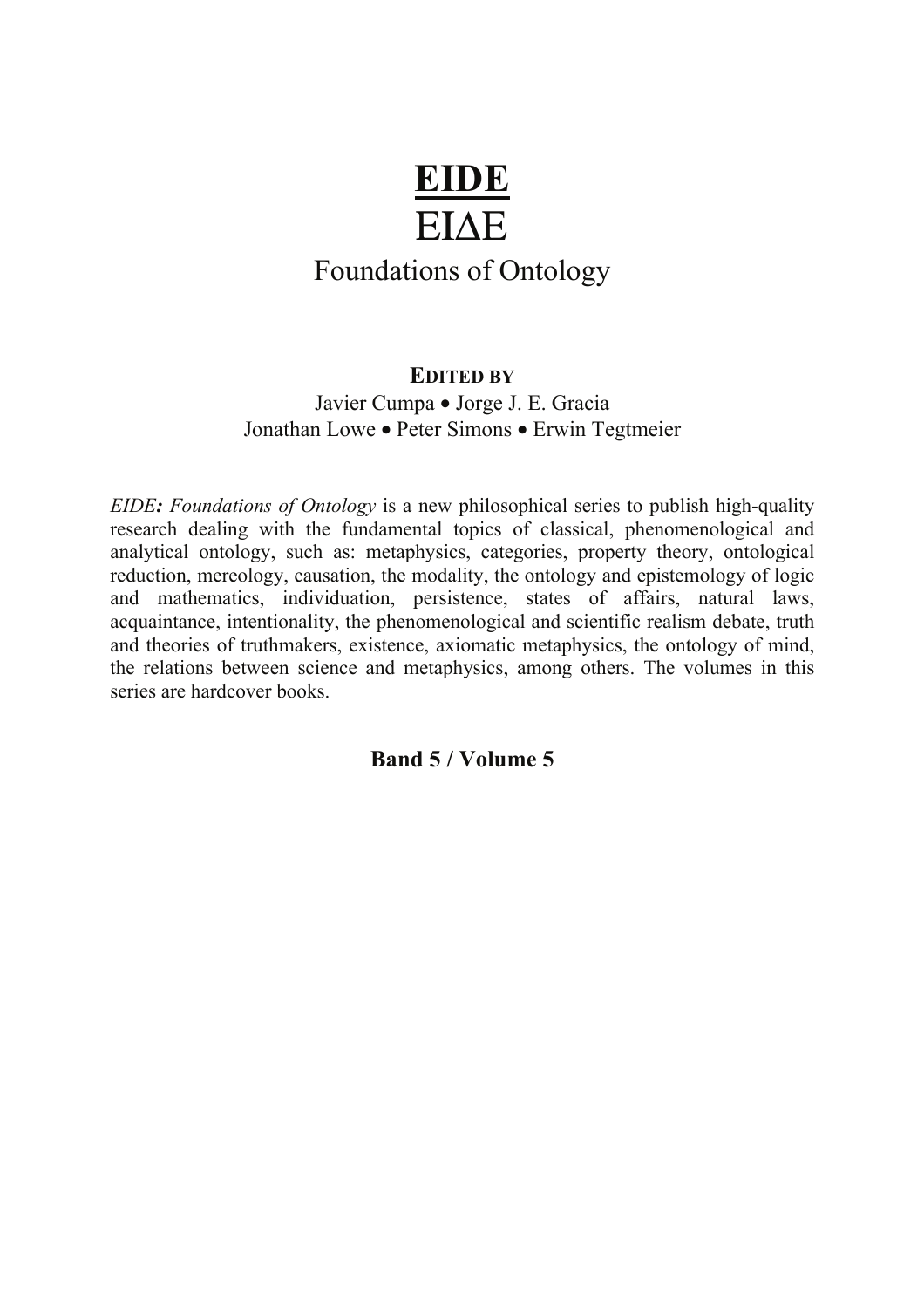Christer Svennerlind | Jan Almäng Rögnvaldur Ingthorsson (Eds.)

# **Johanssonian Investigations**

Essays in Honour of Ingvar Johansson on His Seventieth Birthday



Frankfurt | Paris | Lancaster | New Brunswick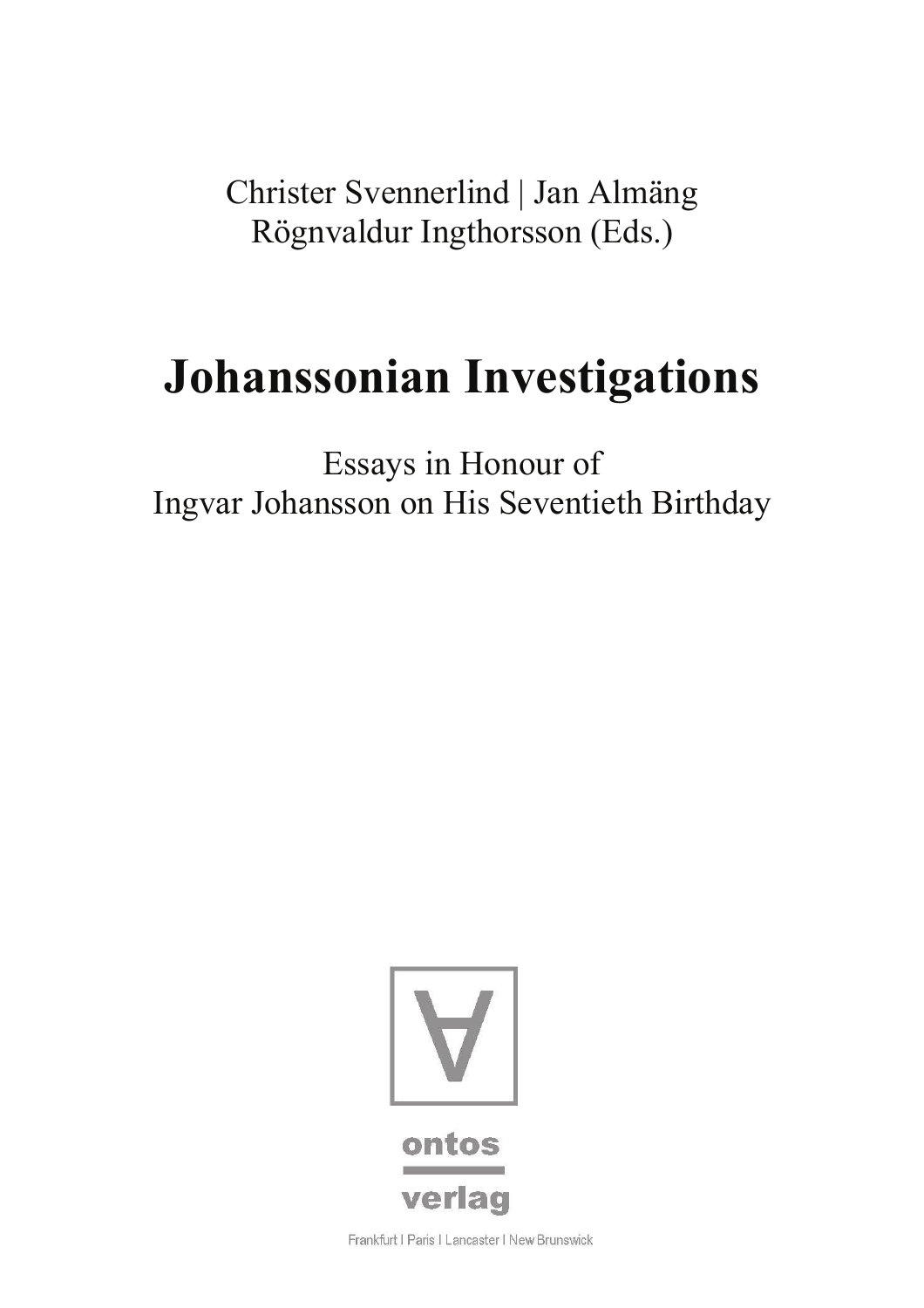#### **Bibliographic information published by the Deutsche Nationalbibliothek**

The Deutsche Nationalbibliothek lists this publication in the Deutsche Nationalbibliografie; detailed bibliographic data are available in the Internet at http://dnb.d-nb.de.



North and South America by Transaction Books Rutgers University Piscataway, NJ 08854-8042 trans@transactionpub.com



United Kingdom, Ireland, Iceland, Turkey, Malta, Portugal by Gazelle Books Services Limited White Cross Mills Hightown LANCASTER, LA1 4XS sales@gazellebooks.co.uk



Livraison pour la France et la Belgique: Librairie Philosophique J.Vrin 6, place de la Sorbonne; F-75005 PARIS Tel. +33 (0)1 43 54 03 47; Fax +33 (0)1 43 54 48 18 www.vrin.fr

> ©2013 ontos verlag P.O. Box 15 41, D-63133 Heusenstamm www.ontosverlag.com

> > ISBN 978-3-86838-190-0

#### 2013

No part of this book may be reproduced, stored in retrieval systems or transmitted in any form or by any means, electronic, mechanical, photocopying, microfilming, recording or otherwise without written permission from the Publisher, with the exception of any material supplied specifically for the purpose of being entered and executed on a computer system, for exclusive use of the purchaser of the work

> Printed on acid-free paper FSC-certified (Forest Stewardship Council) This hardcover binding meets the International Library standard

> > Printed in Germany by buch bücher.de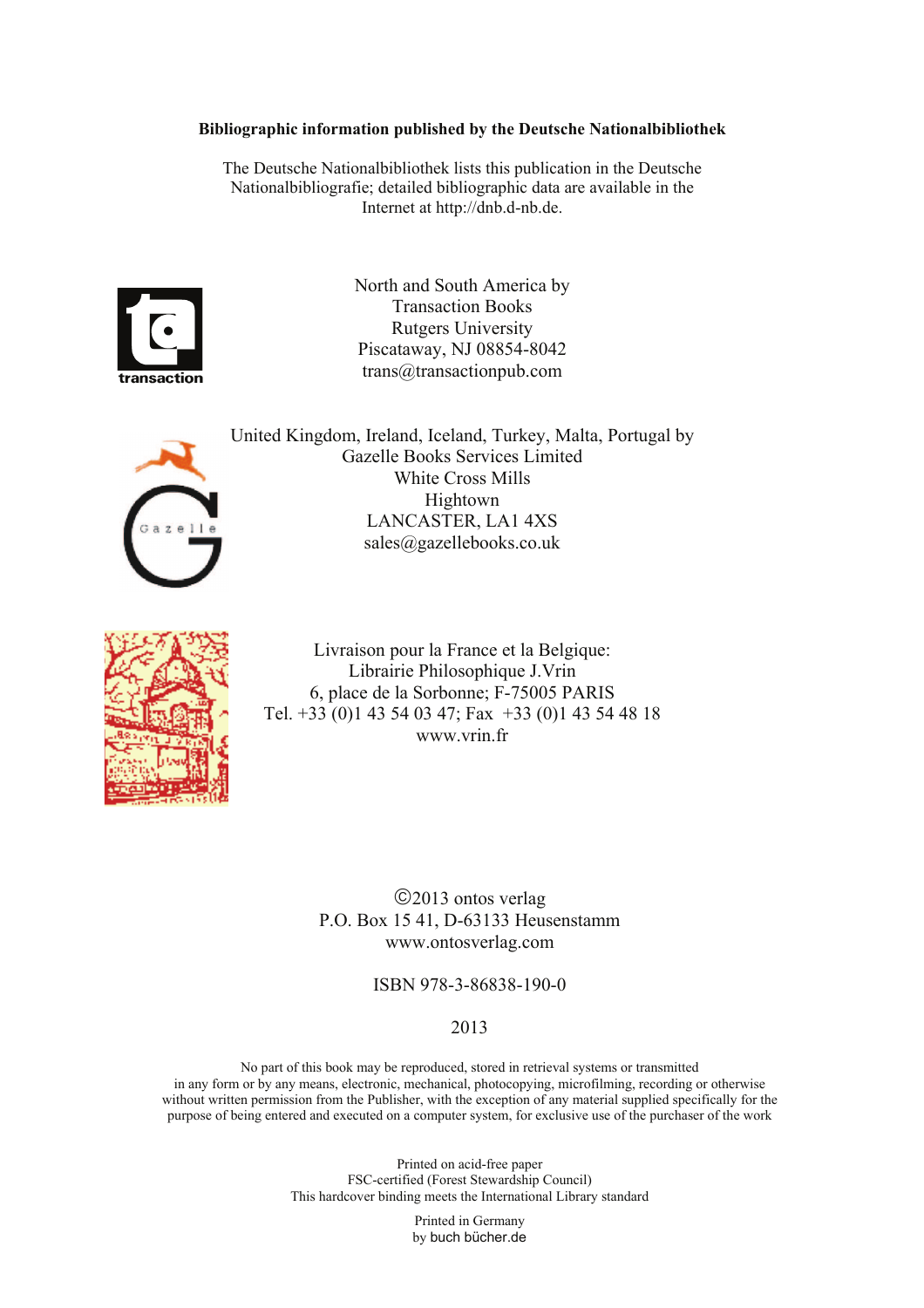## **Artefact Kinds Need Not Be Kinds of Artefacts**

*Ludger Jansen* 

#### **Abstract**

This paper questions the widespread supposition that artefact kinds are kinds of artefacts. I will argue that this supposition rests on a one-sided diet of examples taken from inanimate physical things and the neglect of social and biological artefacts. I will argue that belonging to an artefact kind and being an artefact are independent features: The first divides off artefacts from non-artefacts, the second rests on the distinction between instances of artefact kinds and instances of natural kinds. I claim that these two distinctions are orthogonal to each other, and besides the two canonical combinations of artificial instances of artefact kinds and nonartificial instances of natural kinds there are also non-artificial instances of artefact kinds and artificial instances of natural kinds. Moreover, as some artificial living beings are self-reproducing, some instances of an artefact kind are not themselves artefacts. Hence artefact kinds are not of necessity kinds of artefacts.

#### **1. Introduction**

Artefacts are typically imagined as inanimate physical things. Paradigmatic examples for such a conception of artefacts are screw drivers, frying pans, and nuclear power plants. Every single screw driver belongs to the artefact kind of screw drivers, and, or so the story goes, every instance of that kind is an artefact and has an artificial origin. In what follows. I challenge this view: Artefacts can also be living beings and even non-material entities. Taking this broader perspective, I will argue that artefacts need not belong to artefact kinds; they can as well belong to natural kinds

For arguing thus, we first need a working definition of what it is to be an artefact, and I will define artefacts as useful objects that have been intentionally made for this use (Section 2). The discussion of money, a paradigmatic social artefact, will show that artefacts are not correctly described as mere re-arrangement of pre-existing parts (Section 3). While typically artefact kinds have artefacts as instances, I will argue that natural things can become 'adopted' into artefact kinds (Section 4). Widening the scope to include biological artefacts will show that self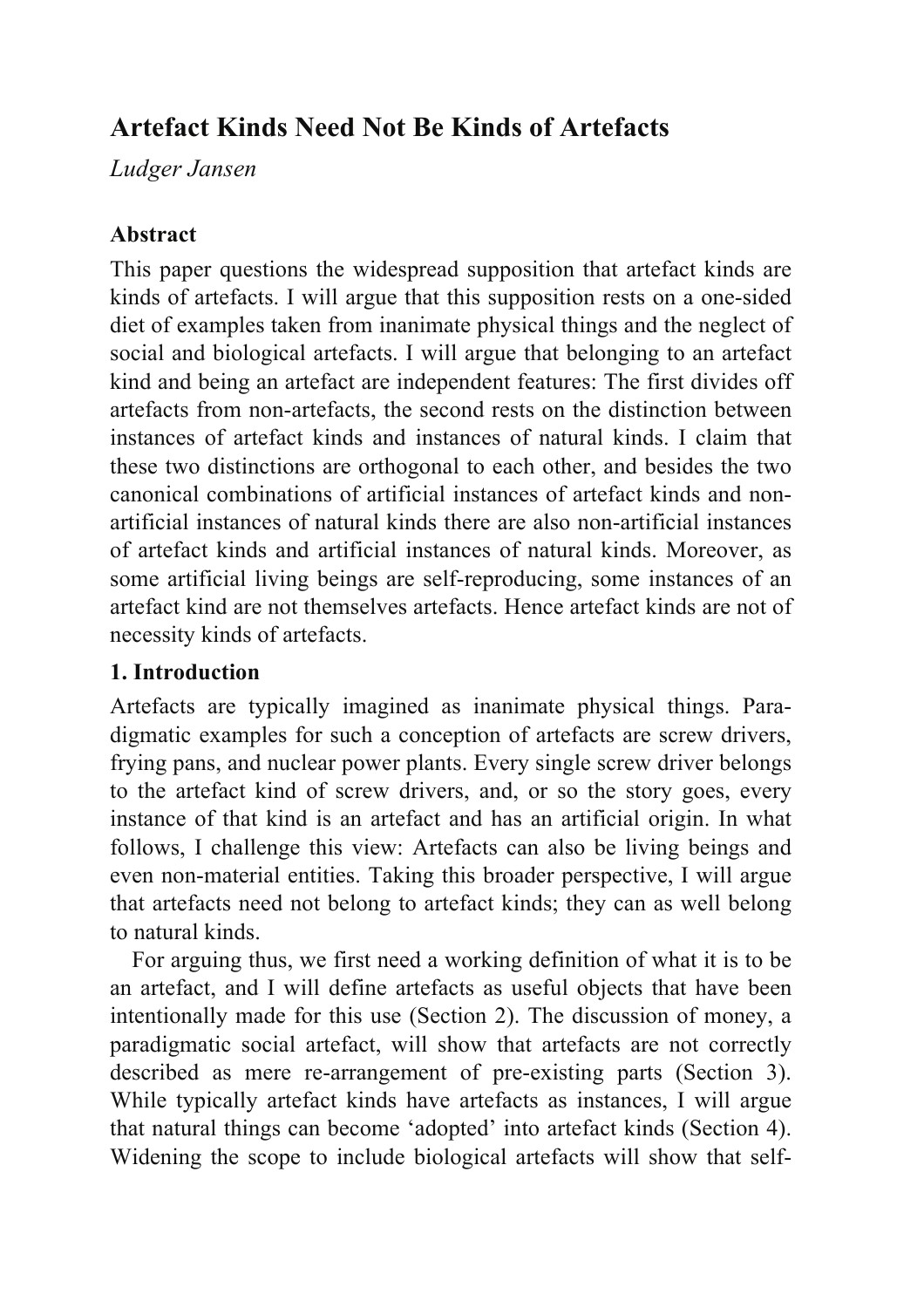reproduction is a further source of non-artificial instances of artefact kinds, and that there are artificial instances of natural kinds (Section 5).

#### 2. What Is an Artefact?

One of the problems of giving a definition of "artefact" is that it is neither common currency nor unambiguous. In English, it also carries the meaning of an unintended side effect of a theory or technology. But hammers and screwdrivers, pet examples of artefacts in the sense to be defined, are no unintended side effects but tools very much intended by their producers and often searched after by their users. While often misleading, etymology can lend a helping hand here. The word "artefact" derives from the Latin noun ars and the Latin verb facere, the equivalent of the English verb "to make". Ars, in turn, is the Latin equivalent of the Greek noun techné, meaning "craft" or "skill", which is often used as in opposition to "nature", *physis*. An artefact, then, is something made by help of a craft or skill in opposition to those things grown naturally.

As a first attempt, "artefacts" are often rendered as "man-made objects" (Dipert 1993:14), as "man-made as opposed to natural" (Simon 1969:6) or as "products of human actions" (Hilpinen 2008). Hammers, power plants and atomic bombs clearly are man-made, and so are money, companies, NGOs, and political borders. But due to the "man" component, this characterization is unduly anthropocentric (Simons  $\&$ Dement 1996: 258) and in modern ears even chauvinistic, as "manmade" obviously has to include things made by women (Simon 1969:2) n. 1). It would exclude anything made by members of species other than Homo sapiens. But it shouldn't be a matter of definition that no artefacts are ever produced by extraterrestrial intelligent beings. And it is also worth a thought whether animals should — by trivial definition — be unable to produce artefacts, and whether the nests of birds or the dams of beavers should be disregarded as artefacts just because they are made by non-humans. $2$ 

<sup>&</sup>lt;sup>1</sup> Simons & Dement (1996:257) point out that the need of a skill comes in degrees, as some artefacts require more or higher skills than others. Nevertheless, we normally do not regard artificiality as a gradual affair.

<sup>&</sup>lt;sup>2</sup> As Franssen (2009:21) puts it: "The lilies of the field may not toil or spin, but many animals do [...]." Hilpinen (2008) contemplates on (but is himself not decisive about) the possibility of non-humans as authors of artefacts. For an overview on "animal artefacts", cf. Gould (2007).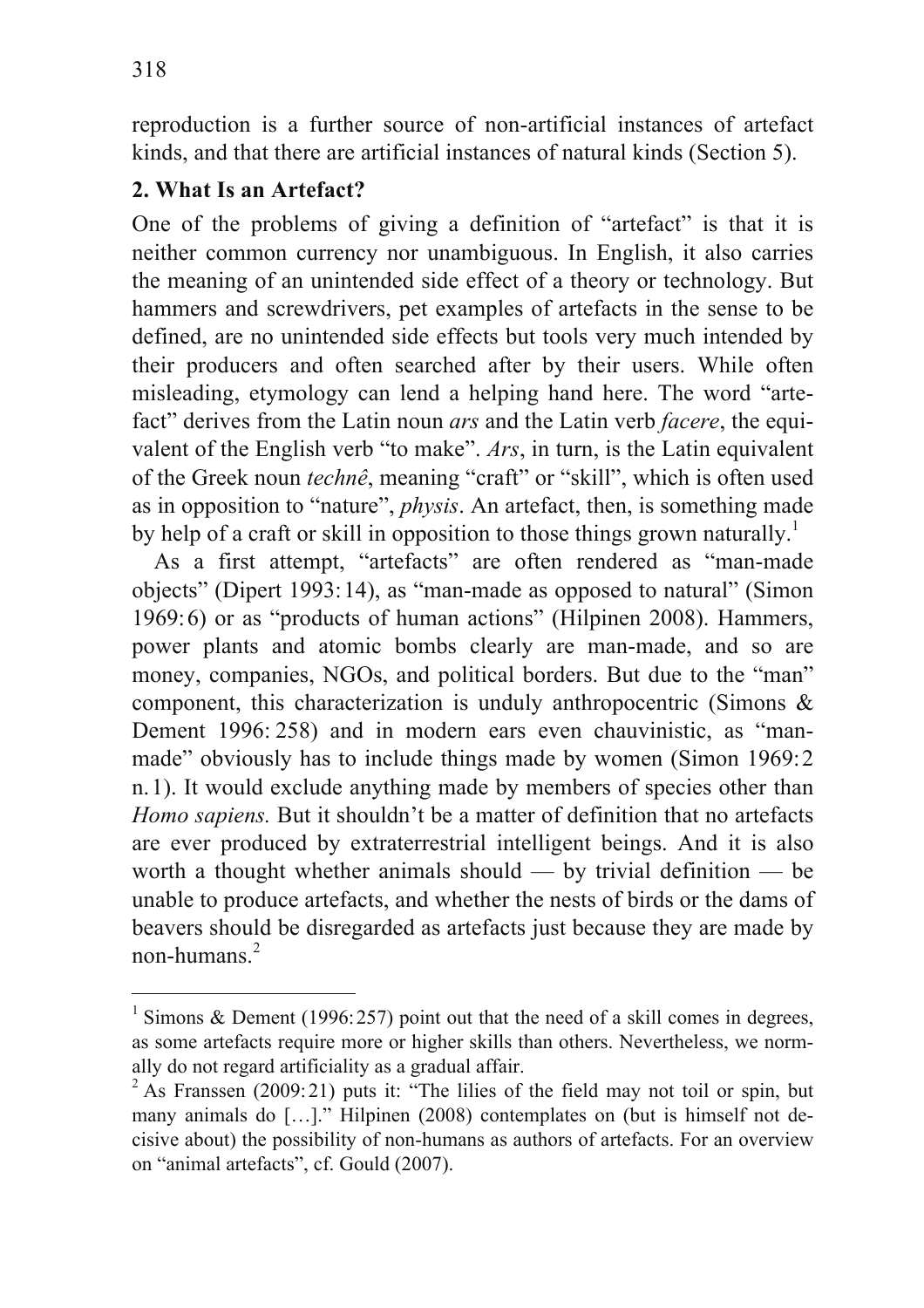In any case we are in want of a more refined account of what it is to be an artefact. Such an account has been suggested by Randall Dipert, the author of one of the few philosophical monographs on artefacts. Dipert construes tools as a subtype of instruments, and "the class of tools" can be divided into the class of artifacts and the class of nonartifactual tools" (Dipert 1993:27–28). While he uses the term "instrument" for "an object that has been intentionally used in intentional activity", he reserves the term "tools" for "intentionally modified instruments". He then goes on to define "artefact" as "an intentionally modified tool whose modified properties were intended by the agent to be recognized by an agent at a later time as having been intentionally altered for that, or some other use" (Dipert 1993:24, 28 and 30–31). We thus get the result that an artefact is

- (1) an object that has been intentionally used in intentional activity, which
- (2) has been intentionally modified
- (3) such that its modified properties were intended by the agent to be recognized by an agent at a later time as having been intentionally altered for that, or some other use.

Let us discuss these three Dipertian requirements in inverse order. Clause (3) does not exclude things that are being made for immediate use. But it excludes things from being artefacts where this immediate use comes along with its destruction. Certain chemical products or the products of induced atomic decay may be so short-lived that they cannot be stored for later use, but need to be used immediately. These things could at most be Dipertian tools, but not Dipertian artefacts. While being made for later use is a feature of many everyday artefacts like screw drivers and power plants, it does not seem to fit all cases. We will therefore not insist on this clause, lest we use "Dipertian tool" and "Dipertian artefact" as technical terms.

According to clause  $(2)$ , a thing has to be modified in order to be an artefact or a Dipertian tool in general. Literally, clause (2) requires that the artefact itself must be the object of some intentional modification. This implies that there can be no unmodified artefacts, which is an unwelcome implication, because artefacts may well be left untouched after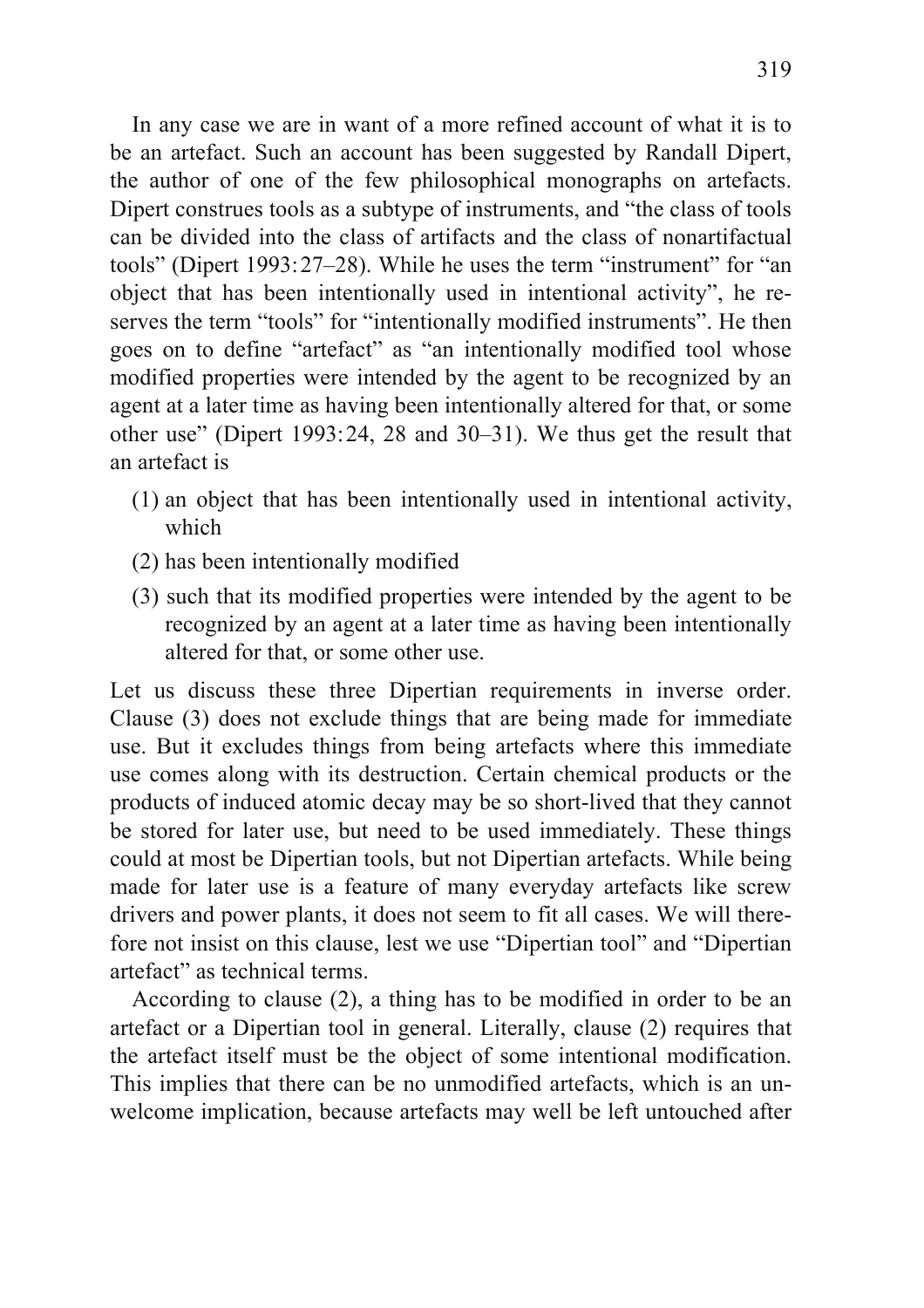their production.<sup>1</sup> It is more reasonable that *something else* has been modified in order to create the artefact: The creation of  $x$  is never a modification of x, because x is not yet there to be modified. The creation of an artefact may be the modification of its matter, as in the case of pottery, where some ceramic material is modified by heat. Or it might be, as in the case of the production of a car, the proper arrangement of its various pre-existing assembly parts.

One could try to resolve this difficulty by identifying the artefact with its material substrate: A wooden table, then, is just some wood in a certain arrangement, and a fork just some metal modified in such a way that we can pick food with it. This approach, however, has severe limitations, not least because some artefacts are non-material entities and thus do not have any material substrate with which they could be identified (Section 3). No matter how we decide on this issue, we can provide for this problem by replacing (2) with  $(2^*)$ , claiming that an artefact is:

 $(2^*)$  an entity that came into existence through an intentional activity aimed at producing this very object.

According to clause (1), nothing can be an artefact before it is intentionally used (i.e., it has to be an instrument in Dipert's terminology). Thus, according to this definition, there cannot be any unused artefacts, for the mere production of a thing is not yet a use of it. Dipert solves this problem as follows:

Observe that all tools are contemplated instruments, since at least one efficacious property, namely, the modified one, has been thought to be a means to an end; a tool is a full-fledged instrument if it has been intentionally used for the contemplated purpose. (Dipert 1993:28)

We thus have to modify the definition and replace  $(1)$  with  $(1^*)$ , and say that an artefact is:

 $(1^*)$  an object that has been intentionally used in intentional activity or that has been contemplated to be used in such a way.

<sup>&</sup>lt;sup>1</sup> Taken at face value, this clause also excludes, contrary to Dipert's intentions (cf. Dipert 1993: 11 and Ch. 11), events from being artefacts, as events cannot be changed or modified (Dretske 1967). Dipert (1993:14) himself acknowledges that it is "a bit odd" to refer to an event as an artefact, thus in this paper I will restrict my discussion to continuants (*i.e.* perduring entities without temporal parts).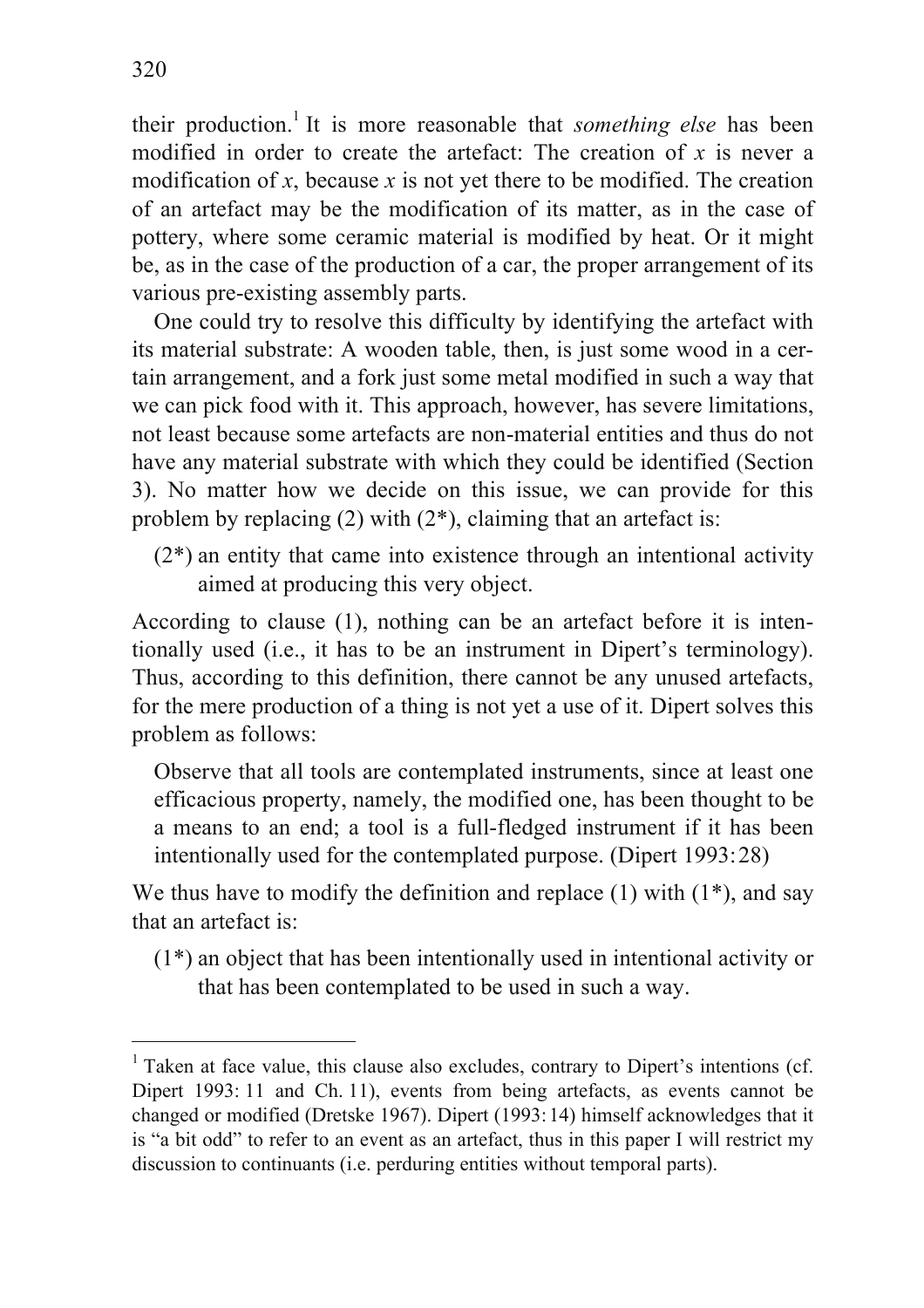A common feature of clauses  $(1)$ ,  $(1^*)$  and  $(3)$  is that they all refer to the use made of the artefact, and clause (3) implies that we can distinguish different ways to use an artefact, one of which is the use intended by the producer. The producer, that is, can be described as having two nested plans, a product plan and an action plan, such that the product plan lays out the production of an entity that can then be used to realize the action plan (Houkes et al. 2002). While the use plan tells us which use the producer intends for the artefact, the production plan tells us how he intends to produce it. The intended use is often called the function of an artefact. Broadly conceived, even works of art can be ascribed functions. namely the function to be perceived and valued by connoisseurs and critics. The ascription of such a function does not imply that this function is ever realized. The backup system in a nuclear power plant may have the function to cool down the fuel assembly, even if it is never brought to exercise this function. We can thus rephrase clause (1) one more time:

 $(1^{**})$  an object that has been ascribed a function by its producer.

We end up with the following modified definition:

An artefact is an object that came into existence through an intentional activity that aimed at producing this very object in order to fulfil a function ascribed to it by its producer.

Intentionality thus plays a double role in the characterization of artefacts: First, artefacts are things that can intentionally be *used* to fulfil a certain function, and second, artefacts are themselves intentionally *produced* in order to fulfil their function.<sup>1</sup> Being a hammer thus is in a very specific way mind-dependent. To be a hammer means to have been created in order to serve as a hammer, to have been imposed, that is, the function of a hammer. This function, first, determines the essence of the artefact: it tells us, what a hammer is, by telling us what it is for. Artefact kinds,

<sup>&</sup>lt;sup>1</sup> This is a recurring claim about artefacts. Cf. already Weber (1921: § 1/I): "[...] every artifact, such as for example a 'machine', can be understood only in terms of the meaning which its production and use have had or will have for human action; a meaning which may derive from a relation to exceedingly various purposes. Without reference to this meaning such an object remains wholly non-understandable." Cf. also Searle  $(1995:10)$ ; Hennig  $(2007:90)$ ; Stemmer  $(2008:2)$ . For a discussion of the understanding of artefacts, cf. Dipert (1993: Chs. 4–5) and Scholz (2002).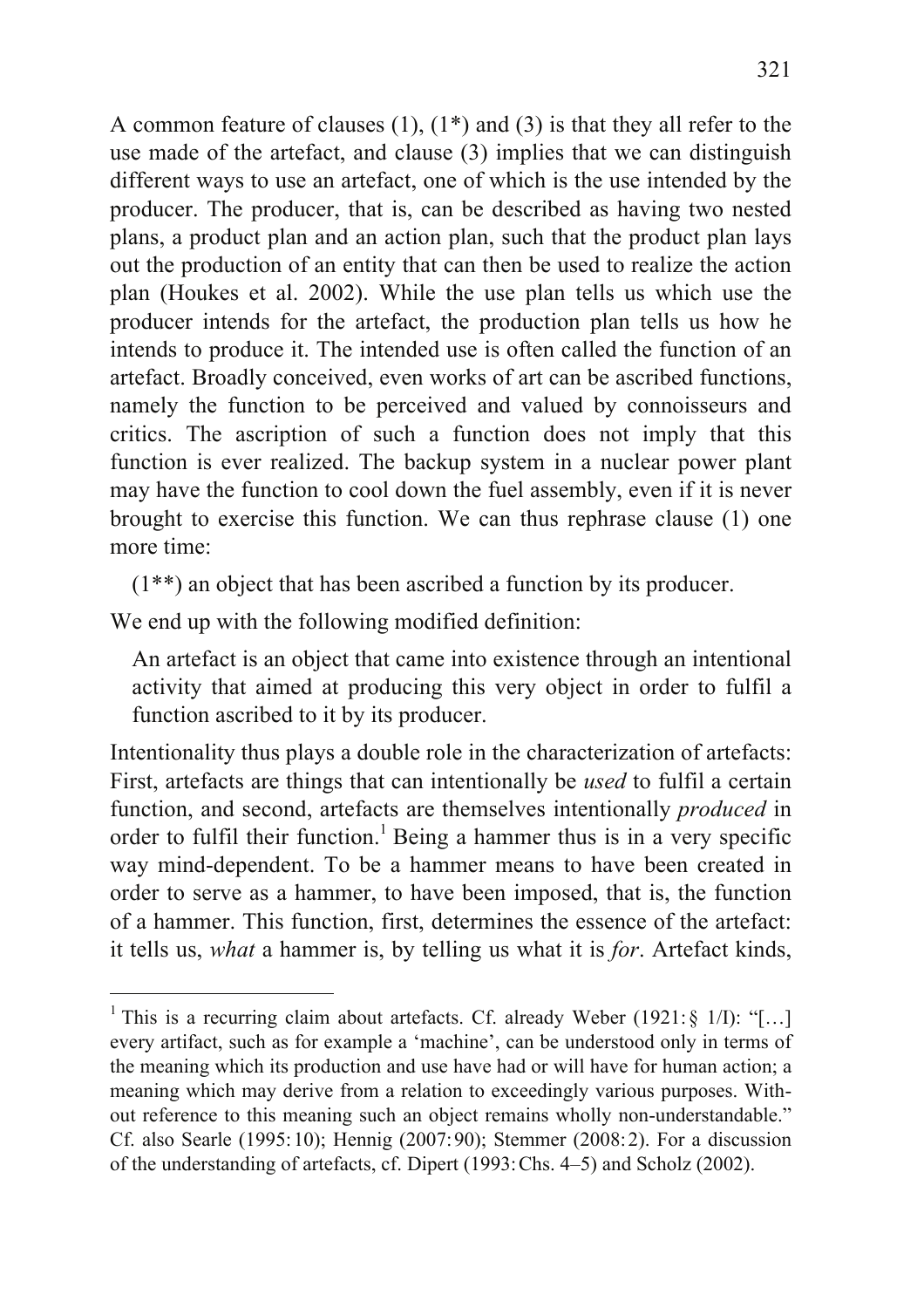therefore, are functional kinds; all instances of an artefact kind are intended to serve the same function. Second, hammers are produced to fulfil this function; hence the function tells us, why hammers exist. Third, hammers can be good or bad, and they can not only be used but also abused, and these predicates are, again, evaluated with respect to the hammer's proper function: A good hammer needs to have other qualities than a good shirt.

#### **3. Money Is Not a Money-Like Arrangement of Material Parts**

It is often said that a simple way to bring about artefacts is to take preexisting material things and assemble them in a new way. Put stones together in an appropriate way, and you get a wall. Take an appropriate piece of metal and affix a lengthy piece of wood, and you get a hammer. This observation is sometimes accompanied by the claim that mere rearrangement of pre-existing things does not bring about a new thing:

Artisans do not create; not, at least, in the sense of causing things to exist. They rearrange objects in space and cause bonding relations to begin to hold or to cease to hold [ $\dots$ ]. But, in the last analysis, the labours of Michelangelo and the most skilled watchmaker are as devoid of true metaphysical issue [ $\dots$ ]. All these people are simply shoving the stuff of the world about. (van Inwagen  $1990:127$ )

If this was true, there would be no hammers. But we probably do not want to deny that everyday statements about hammers (like "There are three hammers in the workshop" are meaningful and often true. We need, therefore, some linguistic replacement for whatever appears to us as true propositions about hammers, and we could borrow the ersatz principle that Peter van Inwagen suggests for inanimate material complexes. According to this principle, there are no hammers, but there are material particles that are arranged in a hammer-like way and are subject to hammer-maintenance-stories (cf. van Inwagen 1990: 133). We may try to generalize this approach as follows:

For any purported entity of a non-basic kind  $F$  the following holds: There is no F, but there are material particles that are arranged F-wise (and are at present subject to a history of  $F$ -maintenance).

This general principle indicates how van Inwagen could translate a sentence of everyday language like "There are three hammers in the work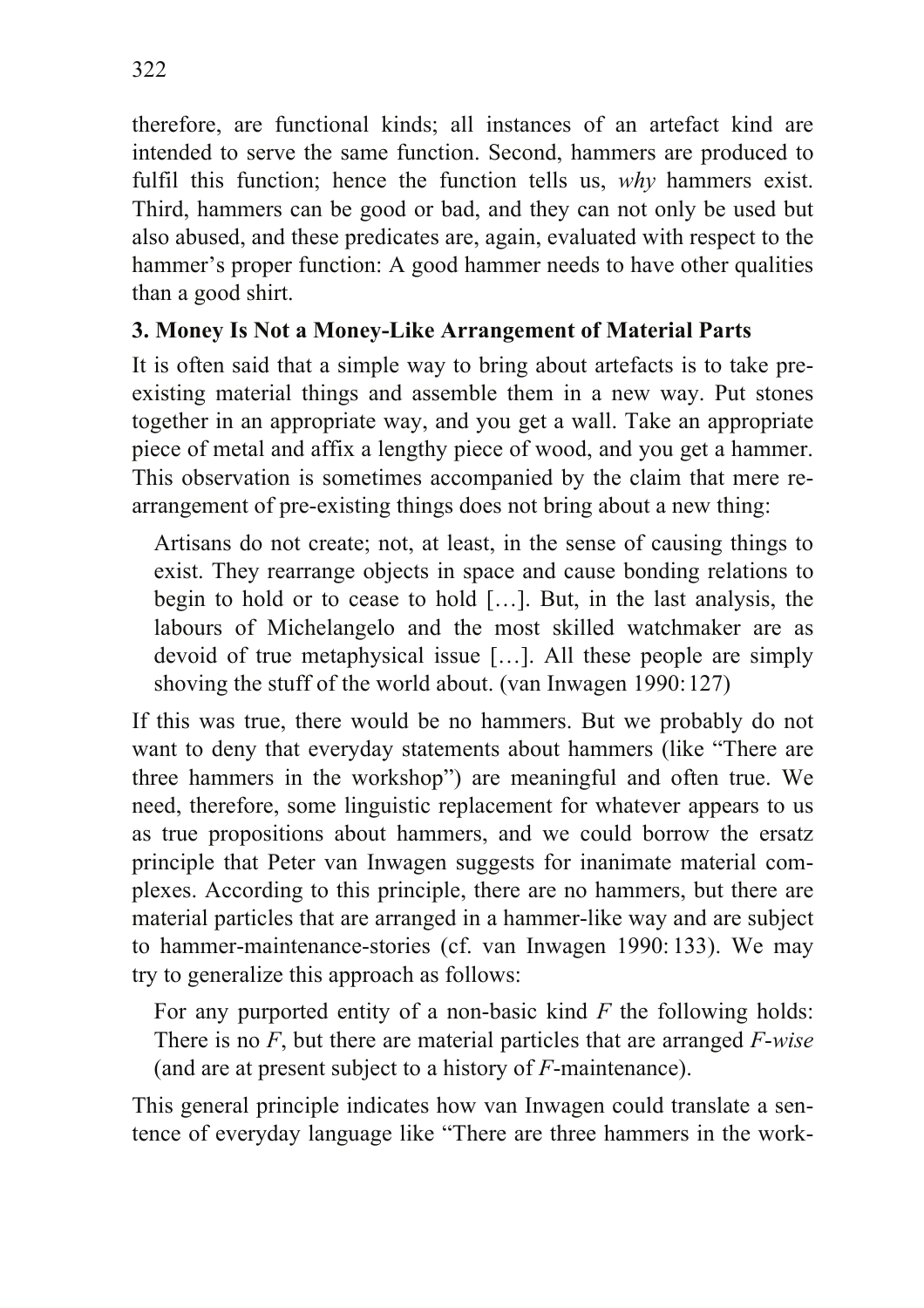shop" into a sentence of an ontologically correct "language of refuge" (van Inwagen 1990: 131). Here is my suggestion:

Within that complex of molecules that are ordered workshopwise and are subject of a workshop-maintenance-story are three spatially disconnected complexes of molecules that are ordered hammerwise and currently subject of hammer-maintenance-stories.

Our simple everyday sentence turns out to have a very complex counterpart in such ontologically correct language. This shows that everyday language has clear communicative advantages, but in itself that is no crucial argument against this kind of eliminativism. To criticise this position I will now draw the reader's attention to the case of money, whose ontology has been discussed, among others, by Ingvar Johansson (Johansson 2004: 292–297 and Johansson 2005). I will show that the general principle sketched above fails for money on several counts.

According to our definition, money clearly is an artefact: It has intentionally been made and it is intended to fulfil a certain function, *i.e.* to serve as a means of exchange. Coins and bank notes would even satisfy Dipert's third criterion: They are meant to be recognizable. But the ersatz principle fails to account for money. In the first place it fails because being arranged in the proper way is *not sufficient* for being, say, a bank note. For a real banknote and a counterfeit banknote may consist of molecules that are arranged in exactly the same way, and still one of them will be legal tender and the other one will not. The difference between a banknote and counterfeit money is not so much due to their physical structure as to their origin and their legal status. A replica of a banknote, sharing all physical properties with the banknote, is nevertheless counterfeit money because it has not the status of being a banknote transferred on it by the legal authority. Being composed of atoms of the very same type that are arranged in the very same manner is thus not sufficient for being a banknote, even if they were involved in the same exchange practices.<sup>1</sup>

<sup>&</sup>lt;sup>1</sup> From this perspective, I do not understand why Strub  $(2002:223)$  thinks that a counterfeiter must use an entity, that shares some, but not all "natural properties" with the original. This might be the case for someone who wants to pass on some yellow stuff for gold. But as far as banknotes are concerned, counterfeit money is no money although both may share all physical properties.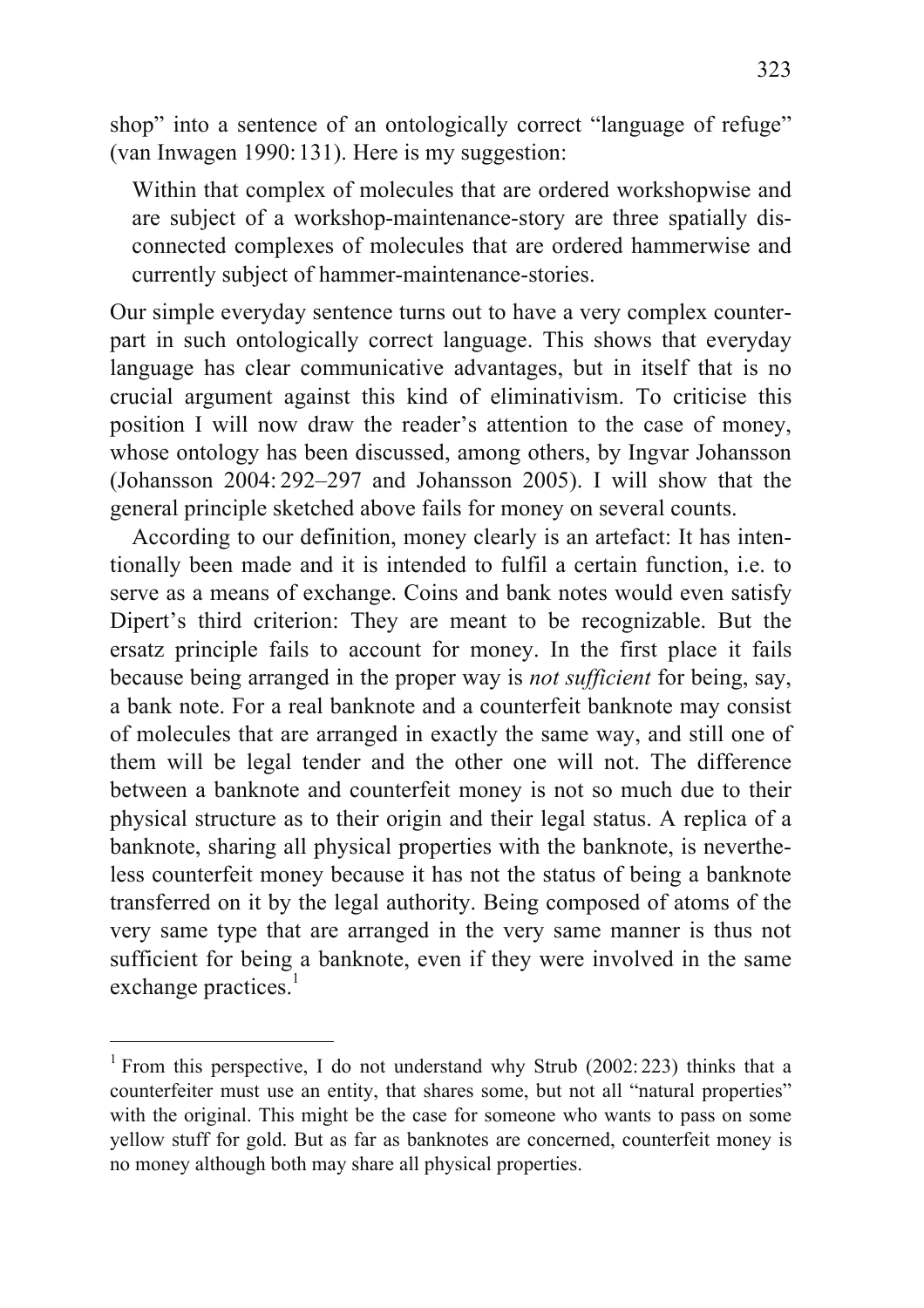The example of money also indicates that some of our everyday things can be quite flexible with regard to their physical structure, as John Searle observes:

Money can be bits of metal, slips of paper, wampum [i.e., shell beads; L. J.], or entries in books. In fact, most of our money in the past couple of decades underwent a revolutionary physical transformation that we did not even notice. Most money is now in the form of magnetic traces on computer disks. (Searle 1995:34)

So, a further problem for the ersatzist of the van Inwagen type is clear: What exactly is a money-wise arrangement, if not only pieces of paper and bits of metal, but also shells and bones can be used as money? Thus there is no specific money-wise arrangement of particles having which is *necessary* to be money.

Searle rightly remarks that only a tiny fraction of today's money exists in form of coins and bank notes. By now, most money is electronic money or book money. It has been observed before that not everything "man-made" is material: "Rules, instructions, and organizational schemes, for either men or machines, are not". Maarten Franssen, for example, remarks, and, he continues, "they form a special, elusive category that merits more philosophical attention" (Franssen 2009: 21). Electronic money belongs to this elusive category.

It is obvious that money is not a natural thing but an artefact. Natural things like conch shells and large stones may be bearers of the status function of being money, but this status function is an institutional matter. Searle has suggested that we analyse the construction of the social world as the imposition of an institutional status onto a bearer entity by means of constitutive rules of the form "X counts as Y in context C" (Searle 1995): A piece of paper can count as a 10 Euro note in the context of the European currency system. But there is not always a natural entity at the "bottom" of a social entity. As Barry Smith pointed out, there are "free-standing Y terms": there are no natural entities that have the status "obligation" or "company" or "book money" (Smith 2003a, 2003b).<sup>1</sup> Such entities are "quasi-abstract" (Smith 2008): They

Searle (2010) is happy to acknowledge this and other problematic phenomena and tries to incorporate them in his wider theory.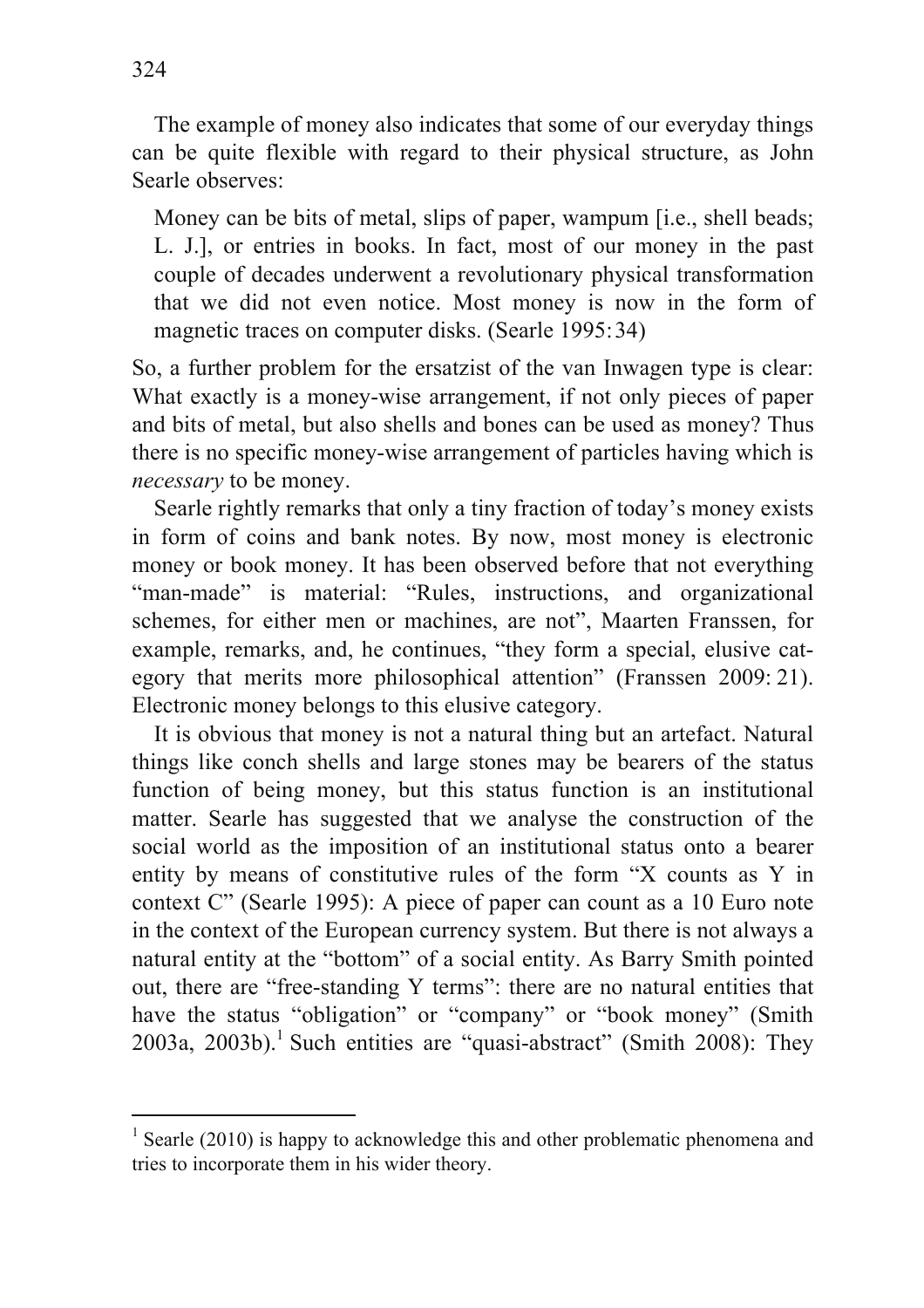may have a temporal beginning and a history, but they have no place. They have a temporal but not a spatial location.<sup>1</sup>

We thus have two types of social entities. The first is the case of a material X getting status Y. In the second case, there is no material bearer for the social status, no X counting as Y. Thus on the one hand we have things like banknotes; on the other hand we have things like book money or corporations. Though banknotes are not mere arrangements of material particles, they are materially constituted: They exist because certain rights and obligations are connected with a certain material bearer that, together with these rights and obligations, constitutes them (Jansen 2009). Book money and corporations are not materially constituted, like the rights and obligations that are connected with them. Rights and obligations themselves are neither material nor physical entities, but, again, quasi-abstract entities having a history, but no spatial location. Nor do rights and obligations depend on their being remembered: My obligations do not cease to exist only because I happen to forget about them. Thus quasi-abstract entities like obligations need neither documentation nor memories to persist. Nevertheless, quasiabstract entities are still connected to the physical realm, because they come about by commissive or declarative speech acts, *i.e.*, promises or declarations, and speech acts are again bound to physical events like sound waves or the drawing of certain lines on paper. In order to bring about quasi-abstract artefacts we thus have to  $-$  intentionally  $-$  produce the respective establishing speech acts and by this means we bring about the quasi-abstract entity in question: We promise in order to bring about an obligation, we sign a contract to transfer property, and we register in order to found a corporation.

In the case of oral speech acts, there will normally be no persisting traces. In the case of written speech acts, however, documents are generated which often remain in existence long after the establishing speech act is over. Depending on the legal system, written documents might be necessary for certain purposes, e.g., to found a corporation. We have, however, seen that some quasi-abstract entities can exist without documents. Nevertheless, some philosophers assume that quasi-abstract entities like book money or corporations are constituted by such docu-

<sup>&</sup>lt;sup>1</sup> Contrast this with a hammer: It has also its non-material aspect, being historically dependent on its maker's intention, but it has a clear spatial location.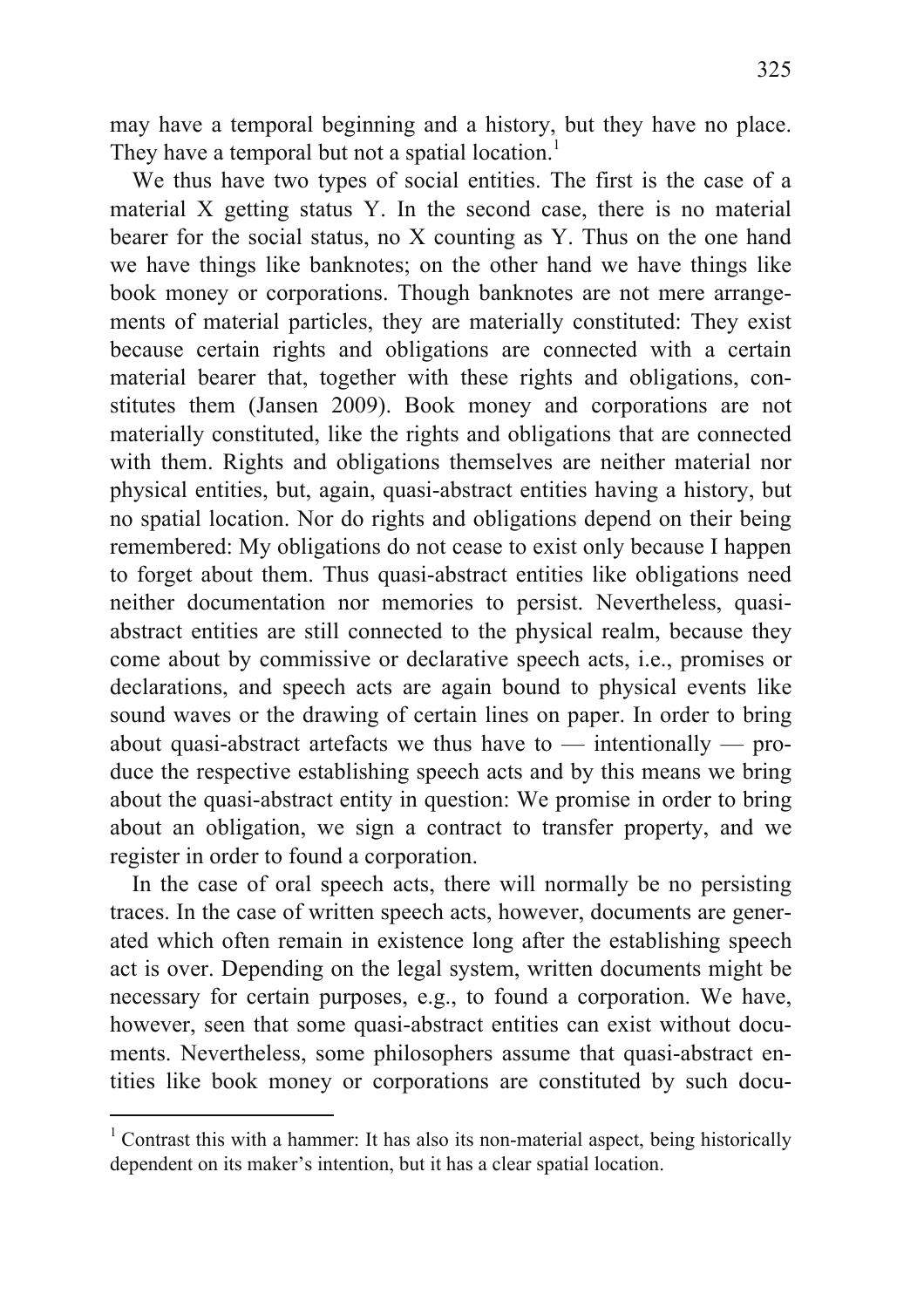ments (Ferraris 2007, Smith 2008, Searle 2010). But this cannot be true: There are, no doubt, printed numbers on my monthly bank statement and physical traces on the bank's hard discs, and there are physical traces in the business register. However, these physical traits do not themselves count as money or as the company: I cannot buy anything in exchange for my bank statement or for the traces on the bank's hard disc. These physical traces rather count as *signs* for the money or the company. Though these signs may be tightly bound to the entities designated by laws or customs, they are normally not necessary for the existence of the social artefacts they represent.<sup>1</sup>

We thus end up with three grades of physical involvement. When they are the object of the proper we-intentions, physically manifest things

- can be the bearer of a social status and thus materially constitute social things, or
- they can represent social things, or
- they can be the material substrates of the establishments of social things.

In these cases, the physical entity counts either  $(1)$  as having the status in question,  $(2)$  as being a sign for other social entities, or  $(3)$  as acts of establishment of social entities. And thus we have to distinguish three different relations that can obtain between physically manifest things and social things

The social world is not uniform, and thus there is no single way to construct all social artefacts. A central role, however, can be ascribed to Searle's counts-as schema as a means either to confer a status on a material object or to describe the status of an object. In the simple case, we have a single plural subject that confers a status on a single material thing. In more complicated cases, there is no material object that can be identified as the material bearer of a status. Examples for this are book money and deontic entities like obligations, but also companies and other organisations. What is, however, indispensible, is the collective agent as the subject of a status ascription and her intentions. Thus the case of social artefacts makes it clear that artefacts are only accidentally material, but they are of necessity intended things.

<sup>&</sup>lt;sup>1</sup> There may be exceptions to this rule due to special legal requirements.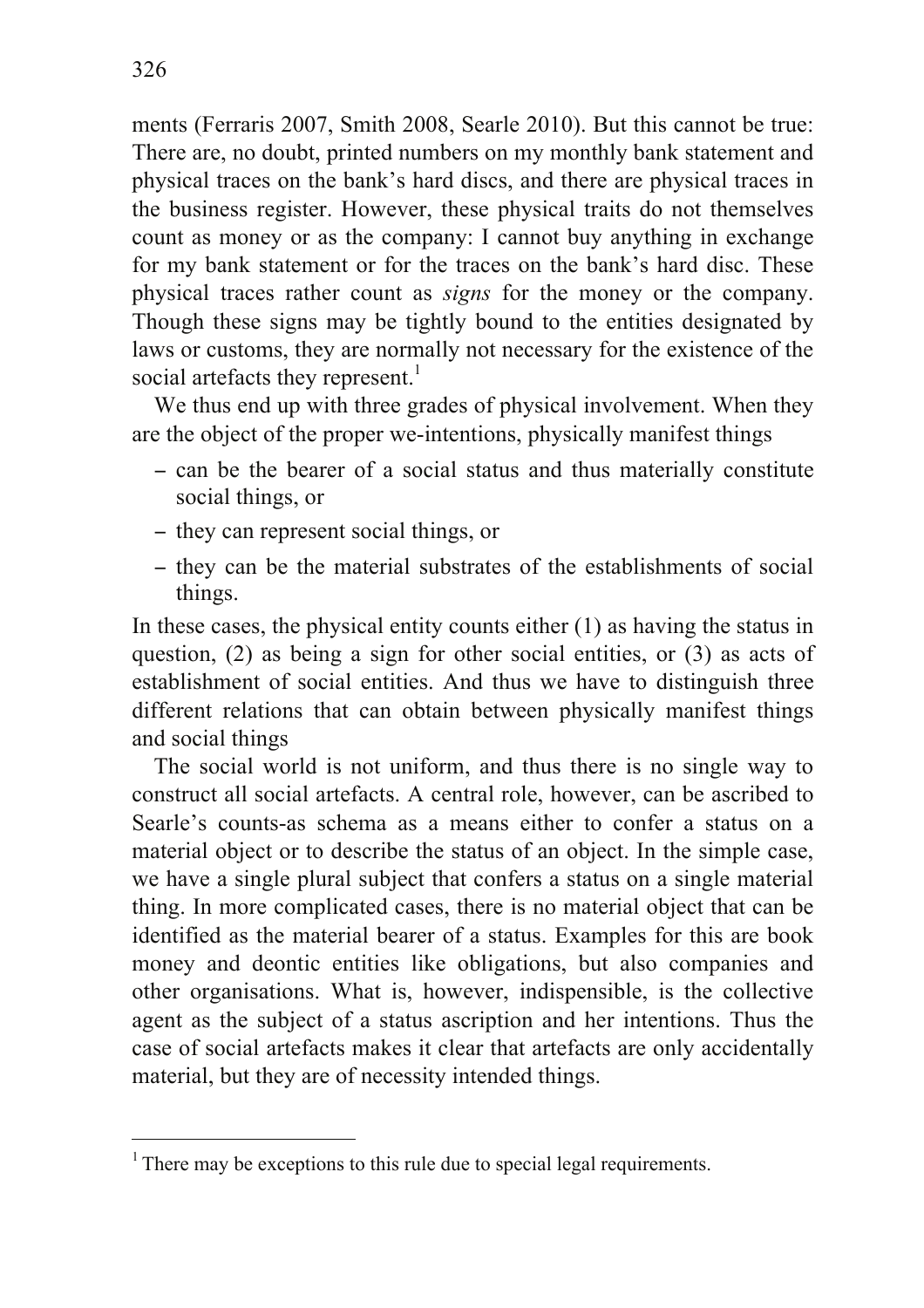#### **4. Non-Artificial Instances of Artefact Kinds (1): Adoption**

Even everyday tools like hammers turn out to be problematic for the ersatzist strategy discussed. When you are camping and want to put up your tent, a stone may come in handy in order to hammer down the tent pegs. Such a stone can indeed be regarded as a very compressed and solid arrangement of molecules, and this is sufficient to tap in the tent pegs. This is a simple story: Some natural thing is found and used for a certain purpose. It is a Dipertian instrument. But most tools that surround us (like hammers) and for which we have special names (like "hammer"), have a complex history: Normally, hammers are produced by hammer makers in order to be put to service by hammer users for special purposes. Let us imagine that, in the course of a rare and strange cosmic incident, a bunch of molecules arranges itself in a hammer-wise way. This 'swamp hammer' will be a complex of particles arranged in a hammer-wise way. Picking up on the discussion of function in Section 2, we can conclude that this 'swamp hammer' differs from a hammer in various respects: First, the hammer function has never been imposed on this object: It has neither been produced with the intention to serve as a hammer nor has it ever been used as such. While a proper hammer comes into being in order to serve certain purposes, this is not true for the spontaneously arranged molecules of the 'swamp hammer'. Second, of hammers we can say, with regard to their proper functions, whether they are good or bad hammers. Such a non-aesthetic<sup>1</sup> evaluative vocabulary is, however, not appropriate for mere arrangements of molecules. Third, a hammer can be abused, e.g., to kill someone. No such thing, however, could be said about the merely hammerwise arranged molecules. The 'swamp hammer' could indeed be used for various things — as a hammer as well as a weapon, but it would be odd to say of such an *objet trouvé* that it is being abused: There is simply no standard for correct use of such a chance thing.

The focal feature in these three arguments is, of course, the function that a hammer serves. Like other artefacts, hammers are embedded in social networks of producers, buyers and users and their social practices. It is because of these networks and practices that hammers in particular

<sup>&</sup>lt;sup>1</sup> This restriction is necessary, for aesthetic-evaluative adjectives like "beautiful" can also be truly applied to stones on a beach, to a sand dune, and, come to that, to molecules arranged hammerwise.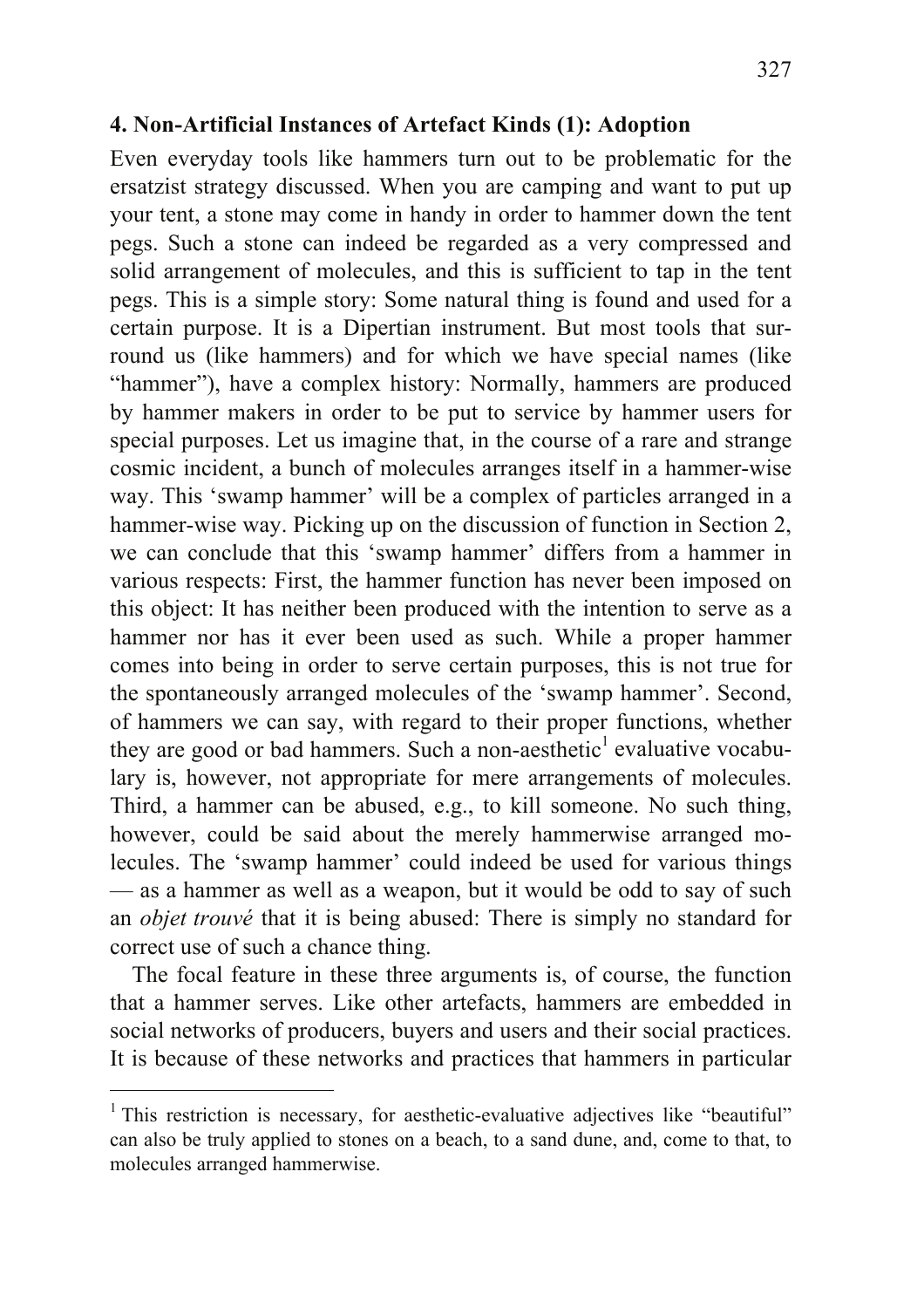and artefacts in general can be assigned proper functions. Mere hammerwise arranged particles have not been ascribed a function. Thus there are neither good nor bad aggregates of particles; nor can mere aggregates of particles be evaluated or abused. Again, the functions of artefacts determine their essence, explain their coming-to-be and are the basis for their peculiar valuation standards (Section 2). In a word: Chance entities may be useful things, but they are not intended to be such, and as they have no ascribed function, they are also no artefacts according to our characterization in Section 2.

It is, of course, possible that a function will be ascribed to the aggregate of particles by its finder. The finder may erroneously believe that the object was created in order to fulfil this function, for its physical properties are not different from the physical properties of other hammers. The object's history, however, reveals that it differs from hammers in two important respects: First, its coming-into-being was not an act of hammer-production, as is normal for a hammer. Second, it differs from a hammer with respect to what Dipert has called its "deliberation history": Nobody has yet thought of it as a hammer.<sup>1</sup> This is, of course, subject to change. By assumption, the chance entity may share all intrinsic physical properties with man-made hammers, and thus nothing hinders the finder to regard it as a hammer, to use it as a hammer, or even to sell it as a hammer. When this happens, the hammer function and the respective hammer status are being transferred to the chance entity, and thus the chance entity gets "adopted" as a hammer by its finder. It now becomes the object of hammer-intentions, and we can say that it then has become a hammer by being the object of appropriate hammer-intentions. Although it lacks the canonical origin of a hammer, it can fulfil the hammer function as well as hammers that are intentional products of hammer makers. By way of adoption, the chance entity has now become a hammer; it is now an instance of an artefact kind. It would be strange, however, to say that the chance entity has thus become an artefact, for even if it gets 'adopted', it had not to be altered, let alone skilfully altered in any way. Thus it is possible that a hammer is a Dipertian instrument only. Adopted hammers are instances of artefact kinds that are not artefacts, as they lack the artificial origin.

 $<sup>1</sup>$  Dipert (1993). Cf. his index under "deliberative: history of an object".</sup>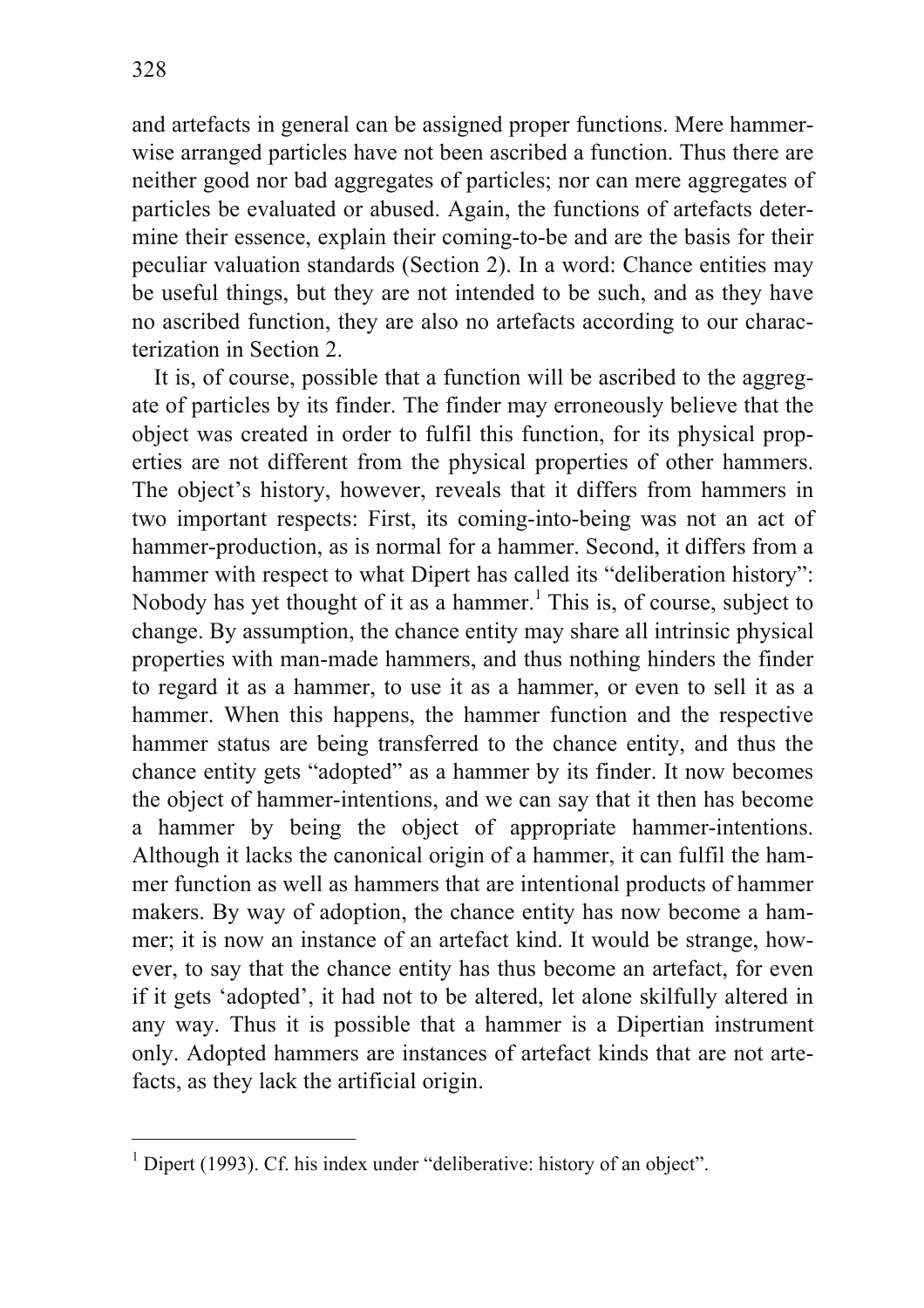Note that money behaves different in this respect: Should paper fibres assemble by chance to form a piece of paper that resembles a banknote, then this wouldn't be money even if people started to use it as such. Such an aggregate is no more a banknote than man-made counterfeit money is. It happens again and again that counterfeit money is taken for real and becomes the object of money-intentions. Nevertheless, it remains counterfeit money. Counterfeit money does not become money by being adopted into the relevant social practices, though it is conceivable that nobody ever realizes that it is, in fact, counterfeit money. The same applies to 'swamp money'. In the case of banknotes, the canonical origin is essential: The status of being a banknote has to be transferred explicitly (and, in legal terms, correctly) by the respective bank of issue. It is thus not sufficient to be useful for a certain purpose to be a banknote: Banknotes must have been intentionally produced to fulfil this function. Every banknote is thus of necessity an artefact. We could thus call banknotes an exclusive artefact kind, every instance of which is an artefact. Members of an exclusive artefact kind, that is, must of necessity have an artificial origin. Hammers, on the other hand, are not in this sense exclusive: We can continue to call hammers an artefact kind. because hammers *normally* are artefacts. But as our thought-experiment shows, there could well be hammers that do not have an artificial origin but came into existence as a chance entity and are only later adopted as hammers. Hammers thus form a non-exclusive artefact kind that allows for members without an artificial origin.

#### 5. Non-Artificial Instances of Artefact Kinds (2): Self-Reproduction

The case of electronic money clearly shows that not all artefacts come into being by intentional re-arrangement of pre-existing material parts. Not even all material artefacts can be created in this way: Metals have to be fused to yield a new alloy. New chemical compounds have to be synthesised. These processes are only inadequately described as a spatial re-arrangement of pre-existing atoms or molecules, and obviously artisans knew how to make bronze tools long before scientists knew anything about subatomic particles. While the melting process is intentionally induced, the combination process is, in a way, a natural one: It happens without further human intervention. Still we would say that bronze is a man-made alloy in the strong sense: It is used for certain purposes and intentionally produced to serve these purposes. While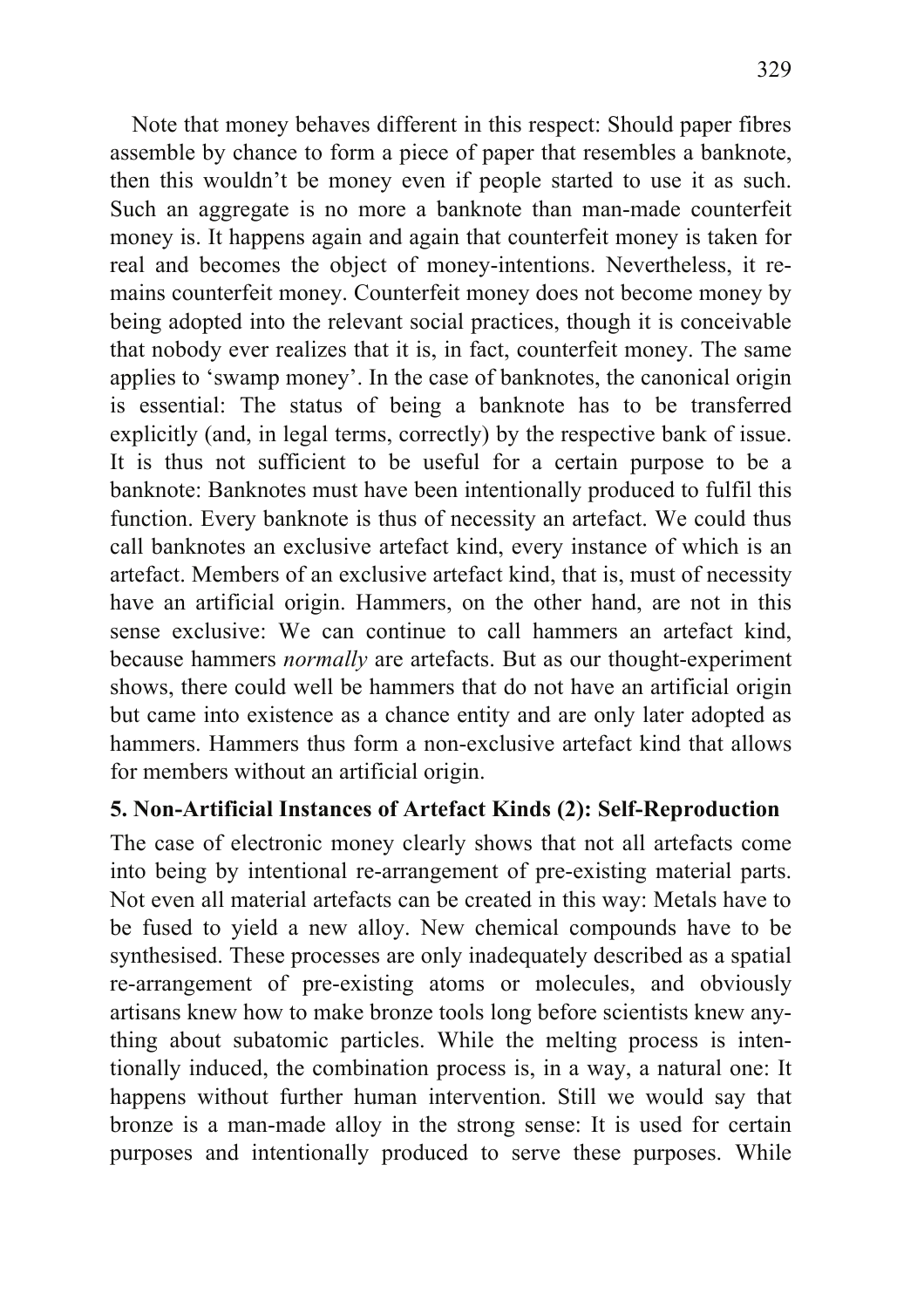chemical elements are otherwise prototypical candidates for natural kinds, some elements do only exist when being intentionally produced with highly complex technologies, and they may be useful for some purposes. The transuranic element Americium, for example, is comercially used in smoke detectors, and Glenn Seaborg, who invented the technology to produce it, was granted a US patent not only for the production technology, but also for the element itself. $<sup>1</sup>$ </sup>

Similar things occur in the biological realm. Ages ago, humans domesticated animals, and they intentionally crossbred animals and plants to gain new varieties better adapted to human needs (Sperber 2007). In these cases, not only the particular animals, but also the variety itself can be considered as an artefact. Thus, as Herbert A. Simon warns us, we have to "be careful about equating 'biological' with 'natural'. A forest may be a phenomenon of nature; a farm certainly is not." (Simon 1969: 5). Technological potential has multiplied with genetic engineering, *i.e.* the direct manipulation of the DNA, followed by a growing process that is not in itself controlled by the genetic engineer. In this way, new genetic strains and wholly new species can be engineered, involving several of such pairs of intentional manipulations as triggers and natural processes triggered by it. This way, we not only produce particular biological artefacts, but also new biological kinds, *i.e.* artefact kinds whose members are biological entities. Researchers and industry do also apply for patents on arteficial biological kinds, both for plants and for animals. One of the more prominent examples is the OncoMouse, which has been developed in Harvard and marketed by DuPont as a laboratory animal especially useful for cancer research (Murray 2010).

Biological entities, and biological artefacts, range from amino acids via proteins to cells and living beings. As living beings, biological artefacts may have the ability to procreate, and this may lead to offspring of the same kind without further human intervention. With non-living artefacts, every instance of an artefact kind has to be produced through intentional action; hence any instance of these artefact kinds belongs, so to speak, to the 'first generation'. If biological artefacts can procreate, this leads to the possibility of instances belonging to succeeding generations. The members of, say, the second generation may come into exist-

<sup>&</sup>lt;sup>1</sup> Patent US 3.156.523 (1964-11-10) Glenn T. Seaborg, Element 95 and Method of Producing Said Element, http://www.pat2pdf.org/patents/pat3156523.pdf.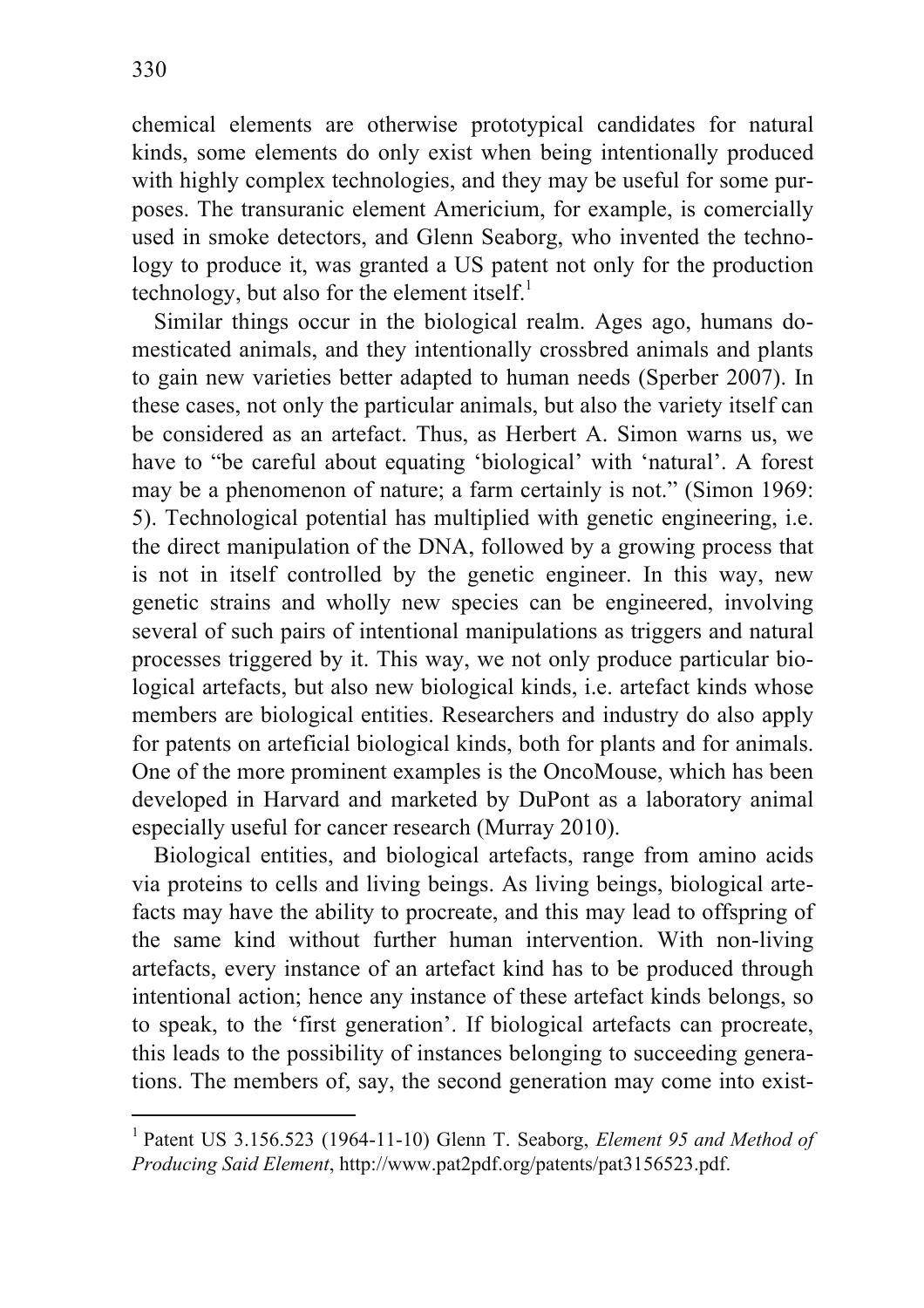ence without any further human intervention: These particular entities are no products of intentional actions, and thus no artefacts. Hence we will have instances of a (biological) artefact kind that are not artefacts.

In order to corroborate this point, I will first turn to the case where the outcome of an intentional human intervention is a new instance of a previously existing natural kind. Test tube babies are an example for this first variety. Human kind is not an artefact kind, but a natural kind. However, some instances of this kind may be regarded to be artefacts: Human *in vitro* babies are intentionally produced entities, they have an artificial origin. Test tube babies come intentionally into existence through the intentional application of biotechnological knowledge, and thus there is a good reason to conceive of them as artefacts.<sup>1</sup> But though the intentional application of biotechnological knowledge is sometimes helpful, the application of such technical knowledge is, obviously, not necessary for a baby to be conceived and born. *Homo sapiens* is a selfreproducing kind, and there is no need to have intentions in order to beget children. Moreover, there is no difference in kind between the children whose parents intended to procreate and those who did not (Grandy 2007:24), and neither is there a difference in kind between human babies conceived *in vivo* and those conceived *in vitro*. Hence we have artificial instances of a natural kind.

In other cases, human intervention may produce not only new instances of a pre-existing kind, but a totally new kind may be created. Examples for this are mules, Persian cats and transgenic maize. They all have been bred specifically in order to fulfil certain functions. Mules are the offspring of a male donkey and a female horse  $-$  an equine hybrid variety that is valued for a combination of positive qualities. Donkeys and horses normally do to not mate without the intervention of human breeders. Thus mules came about through human intervention. Mules can thus be regarded as an artefact kind. As nearly all mules are infertile, mules are normally not self-reproducing. Hence virtually no mule comes into existence without human intervention at all. Hence virtually all

<sup>&</sup>lt;sup>1</sup> Normally we refrain from ascribing functions to human beings. But in any case test tube babies fit the pattern of a nested 'production plan' and 'use plan': Infertile parents may imagine to live together with their child-to-be (the use plan) and then look for reproduction-technological means to beget a child (the production plan). If still in doubt, the reader may just choose another species.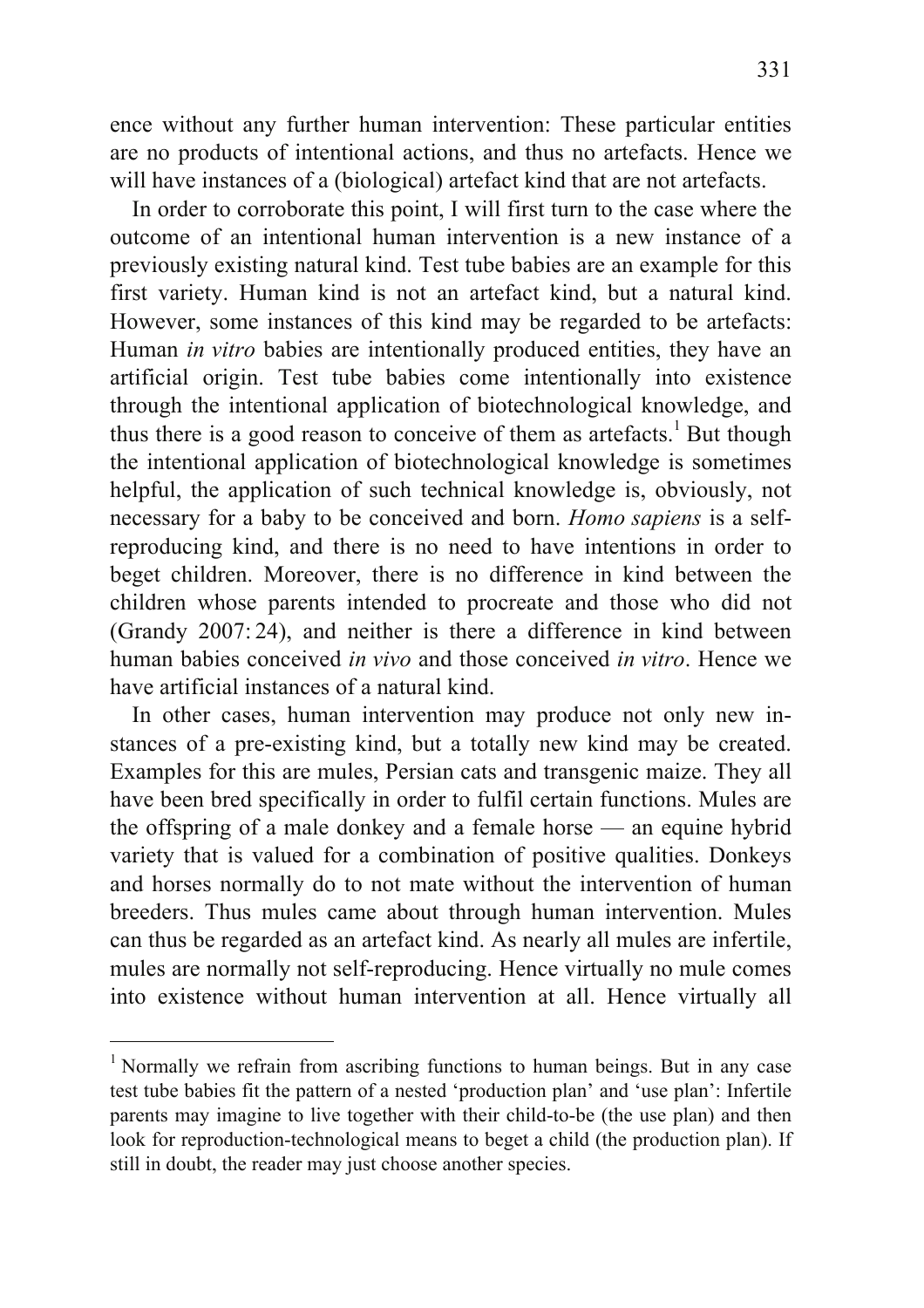instances of the kind mule have an artificial origin; they are intentionally produced entities.

Today, biotechnology companies create new biotechnological kinds at a very high pace. This development had reached a peak, when in 2010 the J. Craig Venter Institute reported "the design, synthesis and assembly" of a bacterium whose entire genome was synthesised and then transplanted into a recipient cell (Gibson 2010:1). New biological kinds abound in these days as the products of synthetic biology, and these kinds obviously come into existence through their first instances.

But what about instances of such an artefact kind that are not the first ones of their kind? This depends, at least in part, on whether its instances can procreate or not. Normally, mules cannot procreate, whereas Persian cats and transgenic maize can procreate. If the members cannot procreate, i.e., if they cannot reproduce their kind, each instance of this kind must be produced anew with biotechnological means (old or new). As a rule, all instances of artefact kinds that are not self-reproducing are artefacts. Up to now, self-reproduction is restricted to living beings. Hence this rule concerns all non-living artefacts, the exception of the rule being adoption cases.<sup>1</sup> Using the terminology introduced in Section 4, we can describe these as forming exclusive artefact kinds. If, however, instances of an artefact kind can procreate, then it is a self-reproducing kind and no intentional human intervention is necessary to bring about further instances. Hence an artefact kind can have instances which are not artefacts. A 'second generation' plant of transgenic maize, for example, need not be an artefact according to our characterization in Section 2, as it might come into existence without any further intentional intervention. Were we to claim artefact status also for these second generation plants for the reason that they are offspring of an artefact, we would have to ascribe artefact status also to the children of people that have been

<sup>&</sup>lt;sup>1</sup> It is conceivable that robots can be programmed to build further instances of their own kind. In this case we would have a self-reproducing kind that is not a biological kind. Would robots of succeeding generations be artefacts? Maybe not, because they come about without further intentional intervention: In this case, not everything technological would be an artefact in the sense defined. But the use plan for the first robot may have explicitly assigned to it the function to produce further robots. In this case it could be seen as a means of production of the second generation robots, which then could be counted as artefacts.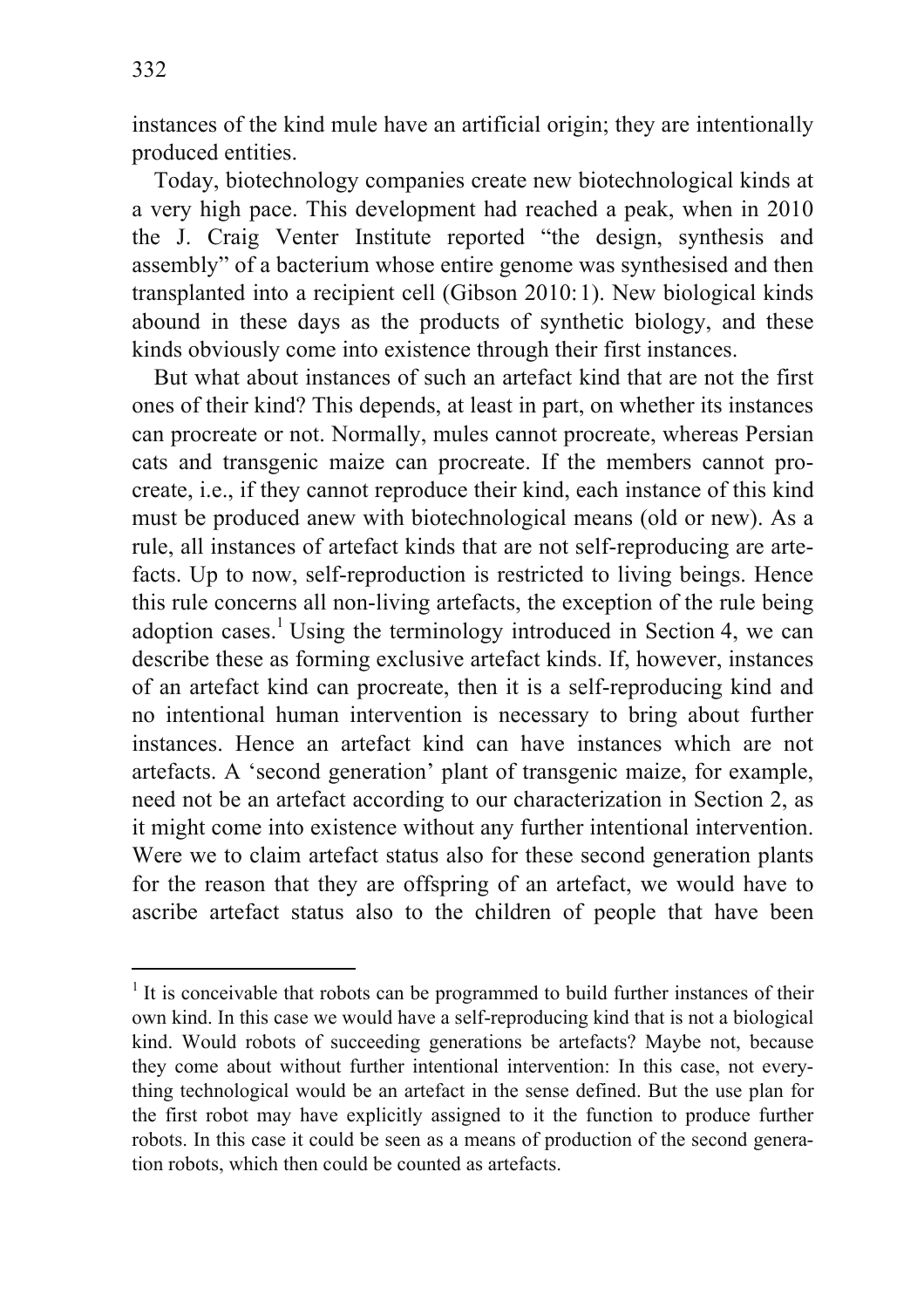conceived *in vitro*. A second generation plant is presumably as useful as a 'first generation' plant, but it can come into being without any intentional intervention on the side of the farmer. Self-reproducing artefact kinds are, thus, of necessity non-exclusive artefact kinds.

|                          | Engineered: Artificial essence                                                         | Evolved: Natural essence                                                  |  |
|--------------------------|----------------------------------------------------------------------------------------|---------------------------------------------------------------------------|--|
| Self-<br>reproducing     | First instances need to be<br>artefacts, but later instances<br>need not be artefacts. | Natural kind, but instances may in<br>special circumstances be artefacts. |  |
|                          | Example: transgenic maize.                                                             | Example: <i>in vitro</i> babies                                           |  |
| Not self-<br>reproducing | Artefact kind: Instances<br>normally are artefacts.                                    | Natural kind, but instances may in<br>special circumstances be artefacts. |  |
|                          | Example: mules, hammers.                                                               | Example: nature-identical flavours.                                       |  |

| Table 1: Four varieties of artificiality in biological kinds |  |  |  |  |  |
|--------------------------------------------------------------|--|--|--|--|--|
|--------------------------------------------------------------|--|--|--|--|--|

An overview of these different types of biological artefacts is presented in Table 1. On the one hand, thus, there are artefacts that are artefacts *because* they have an engineered essence, like hammers and mules, as these entities normally are artefacts. On the other hand, there are artefacts, like *in vitro* babies or nature-identical flavours, which are artefacts *although* they have no engineered essence and belong to a natural kind. We have seen in Section 3 that some artefact kinds, like the kind hammer, allow for instances of non-artificial origin by way of adoption. Also the kind mule can have the odd non-artificial instance, because there is no metaphysical hindrance that donkey and horse mate without human intervention, and probably we would not wait for an act of adoption to call it by the name mule. In the case of self-reproducing artefact kinds the number of instances with a non-artificial origin may by far outnumber the instances of artificial origin. All this shows that there are also things that are *not* artefacts, *although* they belong to an artefact kind.

This has important implications for our concept of artefacts. For then not all artefacts belong to an artefact kind, because some of them belong to natural kinds, while some instances of artefact kinds might well not be artefacts: A test tube baby has an artificial origin, but is a normal member of the kind *Homo sapiens*. In the end, human *in vitro* fertilization is, as such, only a special way to generate humans, and not a way to generate entities of some other kind. We thus can have members of a natural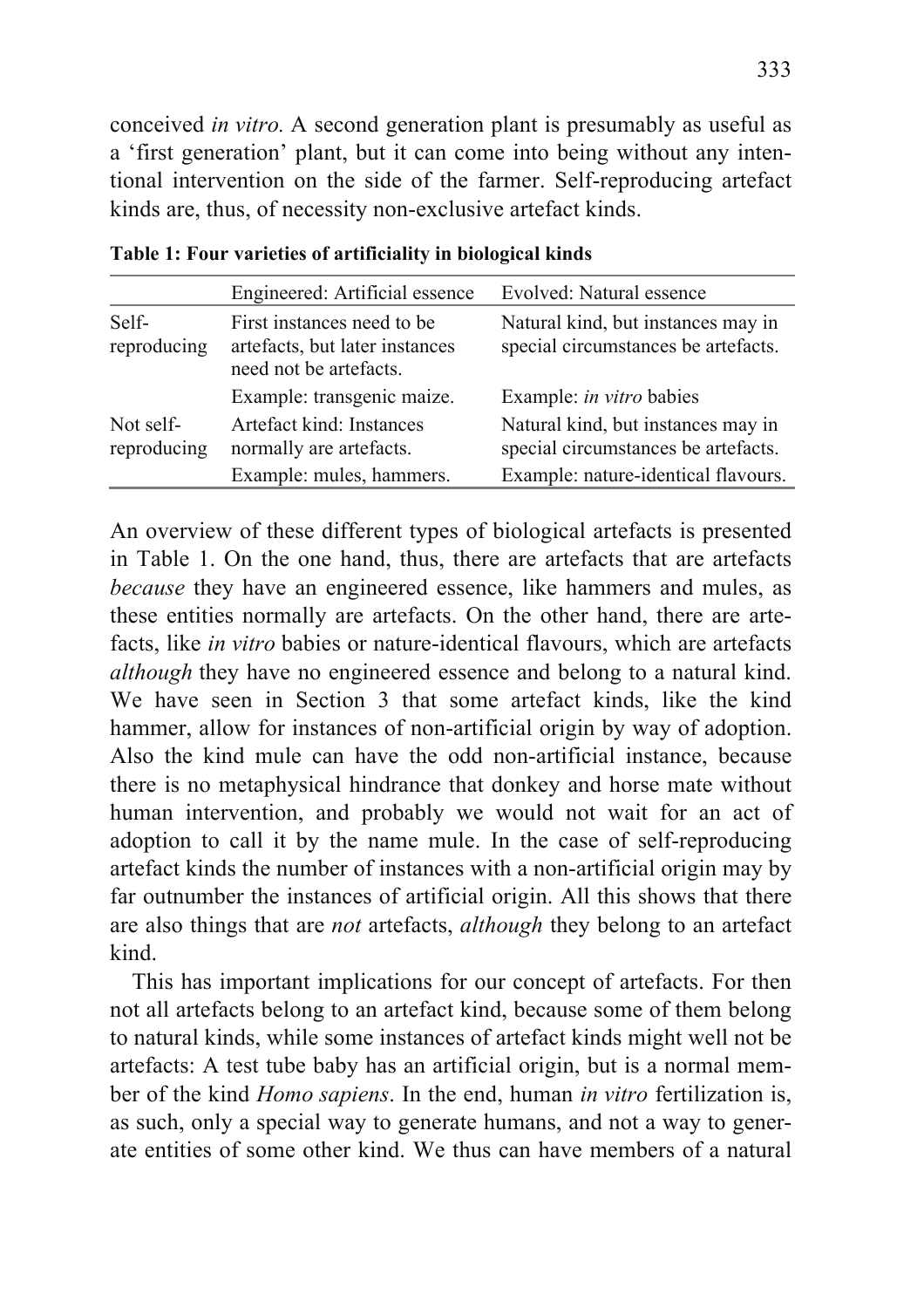kind with an artificial origin or with artificial properties or both. What makes these things artefacts is that someone intentionally interfered with the things or with the stuff from which they developed or which had a causal role in their development, be they cells like the egg cell or the sperm, or molecules, like the DNA.

#### **8. Conclusions**

In this paper, I have discussed a wide variety of artefacts: non-living material artefacts like hammers, living artefacts like transgenic maize and test tube babies, and social artefacts like money. We have seen that it takes both more and less than a re-arrangement of pre-existing parts in order to produce artefacts: It takes more, because artefacts must be intended things, and thus an artefact is historically mind-dependent. It is not possible that an artefact comes into existence without an intention to this effect. If we know that artefacts exist at a certain time, we know that there must have been an intention at a preceding time.

But in some cases it takes also less than a re-arrangement, for an artefact is not necessarily an inanimate material thing. Some artefacts, like electronic money, are even immaterial, with no material parts at all. We have also seen that some artefacts are living beings with the ability to procreate. The fact that some artefact plants or animals can procreate brings it about that not every entity with an engineered essence needs to be an artefact. On the other hand, some instances of natural kinds may well be artefacts, as is shown by human test tube babies that are fullfledged members of our species. The argument, in a nutshell, is that artefact kinds are functional kinds, whereas it is the historical origin that decides whether or not an individual is an artefact.

The upshot of this is that we deal with two independent distinctions here. Belonging to an artefact kind and being an artefact are two independent features: The first distinction divides off artefacts from nonartefacts; the second distinguishes between instances of artefact kinds and instances of natural kinds. These two distinctions are orthogonal to each other, and besides the two canonical combinations of artificial instances of artefact kinds and non-artificial instances of natural kinds there are also non-artificial instances of artefact kinds and artificial instances of natural kinds. Any ontology that aims at an adequate de-

334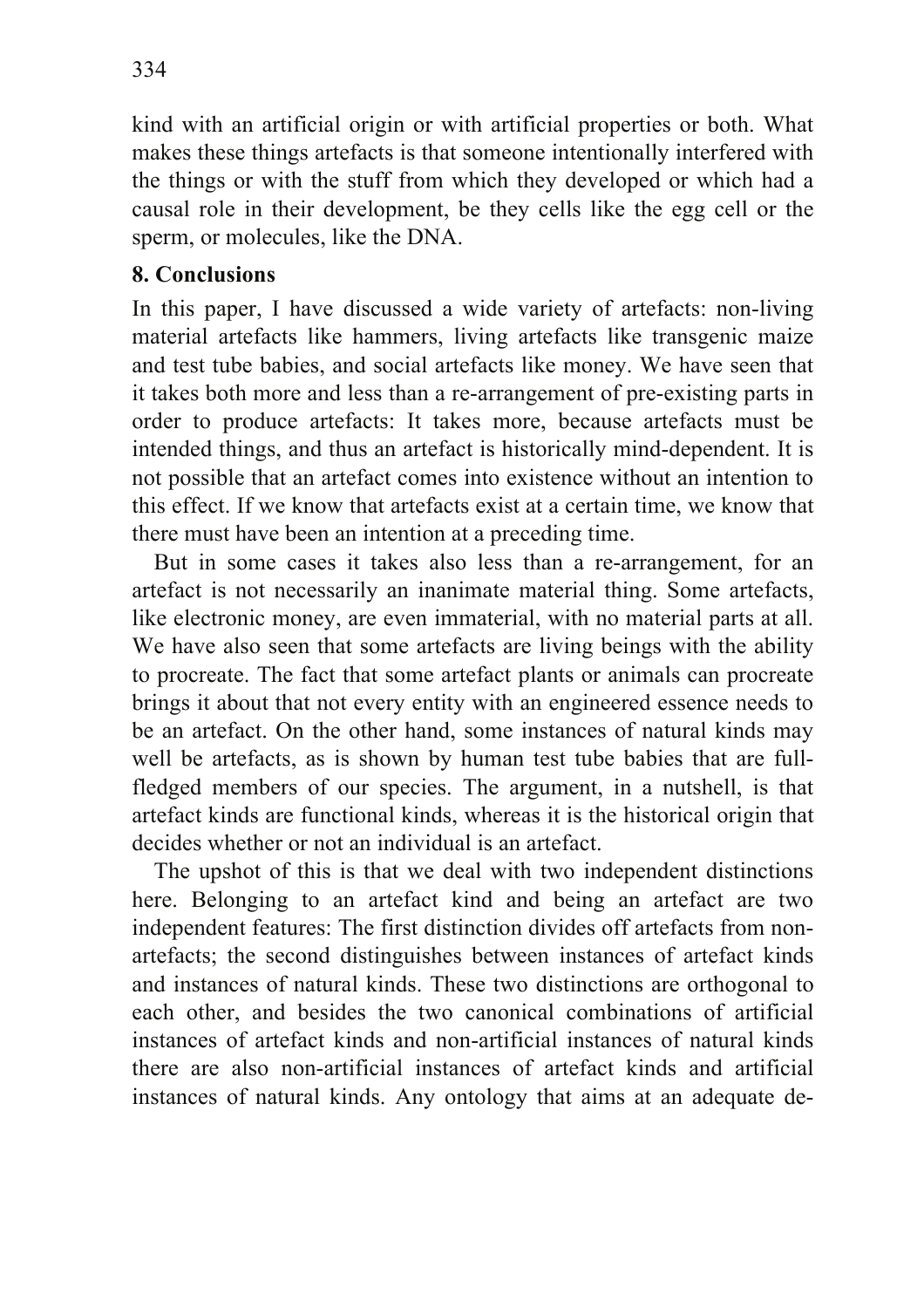scription of the biological as well as the social world has to take this into  $\alpha$ ccount $^{-1}$ 

#### **References**

- Dipert, R. R. (1993). Artifacts, Art Works, and Agency, Philadelphia: Temple University Press.
- Dretske, F. (1967). "Can Events Move?", *Mind*, 76:479–492.
- Ferraris, M. (2007). "Documentality or Why Nothing Social Exists Beyond the Text", in Ch. Kanzian & E. Runggaldier (eds.), Cultures. Conflict – Analysis – Dialogue, Proceedings of the 29th International Ludwig Wittgenstein-Symposium in Kirchberg/Austria, Frankfurt M.: Ontos, 385-401.
- Franssen, M. (2009). "Design, Use, and the Physical and Intentional Aspects of Technical Artifacts", in P. Vermaas, P. Kroes, A. Light & St. A. Moore (eds.), *Philosophy and Design. From Engineering to* Architecture, Dordrecht: Springer, 21–35.
- Gibson, D. G. et al. (2010). "Creation of a Bacterial Cell Controlled by a Chemically Synthesized Genome", Science. doi: 10.1126/science. 1190719.
- Gould, J. L. (2007). "Animal Artefacts", in E. Margolis & St. Laurence (eds.), Creations of the Mind. Theories of Artifacts and their Representation, Oxford: Oxford University Press, 249-266.
- Hennig, B. (2007). "Der Fortbestand von Lebewesen. Aus Anlass von Marianne Scharks Lebewesen versus Dinge", Allgemeine Zeitschrift für Philosophie, 32:81–91.
- Hilpinen, R. (2008). "Artifact", in E. N. Zalta (ed.), The Stanford Encyclopedia of Philosoph, Fall 2008 Edition, http://plato.stanford.edu/archives/fall2008/entries/artifact/
- Houkes, W., & Vermaas, P. E. (2009). "Contemporary Engineering and the Metaphysics of Artefacts: Beyond the Artisan Model", The Monist, 92:403-419.

<sup>&</sup>lt;sup>1</sup> Many thanks to Ewa Binczyk, Peter Kroes, Johannes Röhl, Pieter Vermaas and an anonymous colleague for very helpful comments on earlier versions of this paper.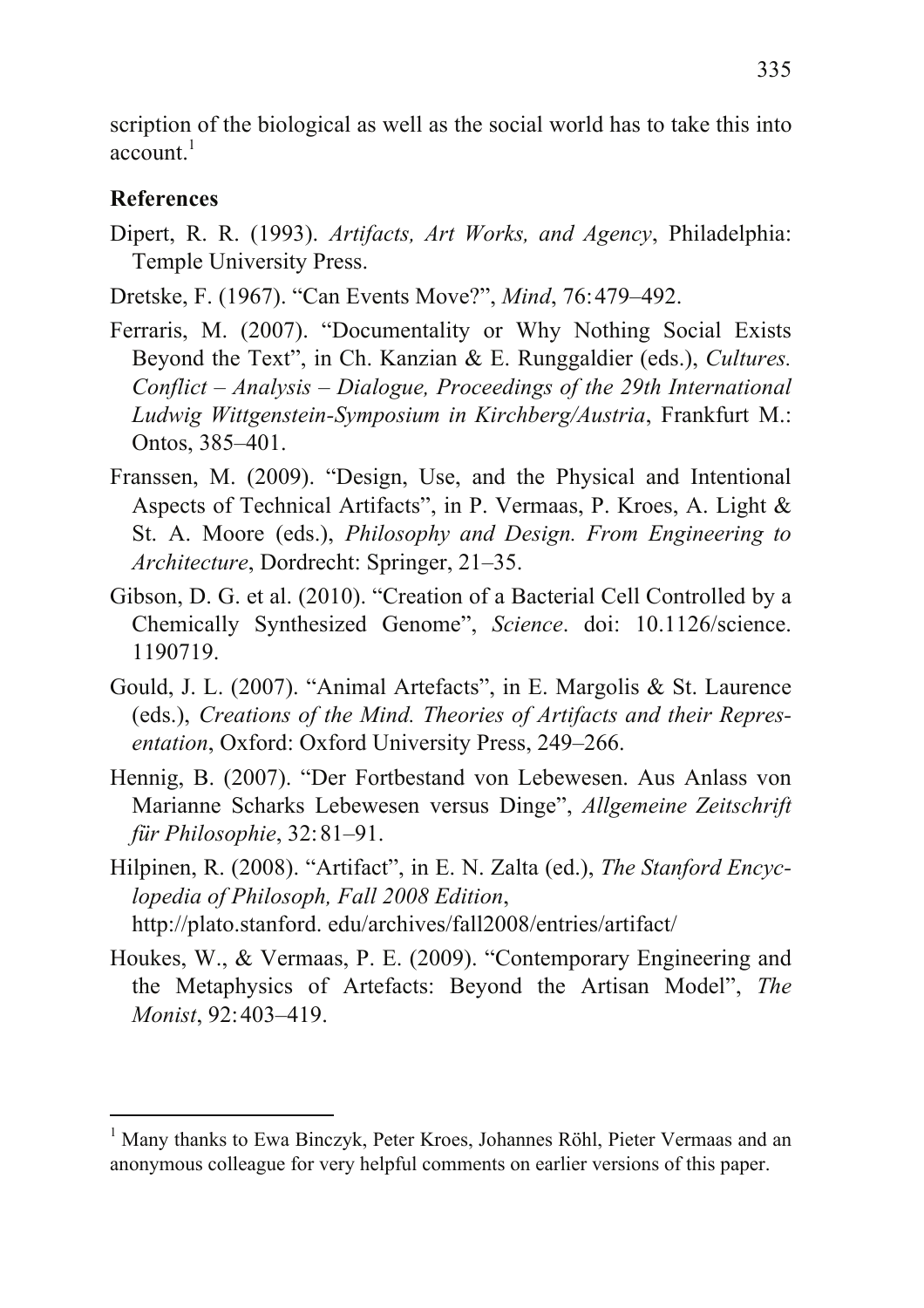- Houkes, W., Vermaas, P. E., Dorst, K., & de Vries, M. J. (2002). "Design and use as plans: an action-theoretical account". Design Studies.  $23:303 - 320.$
- Jansen, L. (2009). "The Unity of Social Entities", in L. Honnefelder, E. Runggaldier (eds.), Unity and Time in Metaphysics, Berlin/New York: de Gruyter,  $15-45$ .
- Johansson, I. (2004). Ontological Investigations. An Inquiry into the Categories of Nature, Man and Society, 2<sup>nd</sup> enlarged ed., Frankfurt: ontos verlag (1<sup>st</sup> ed., London: Routledge, 1989).
- Johansson, I. (2005). "Money and Fictions", in Kapten Mnemos Kolum*barium*, Festschrift to Helge Malmgren,

http://www.phil.gu.se/posters/festskrift2/mnemo johansson.pdf.

- Murray, F. (2010). "The Oncomouse That Roared: Hybrid Exchange Strategies as a Source of Distinction at the Boundary of Overlapping Institutions", American Journal of Sociology, 116:341-388.
- Scholz, O. R. (2002). "Was heißt es, ein Artefakt zu verstehen?", in Mark Siebel (ed.), Kommunikatives Verstehen, Leipzig: Leipziger Universitätsverlag, 220–239.
- Searle, J. R. (1995). The Construction of Social Reality, New York: Free Press.
- Simon, H. A. (1969). The Sciences of the Artificial, 2<sup>nd</sup> ed., Cambridge MA/London: MIT Press.
- Simons, P., & Dement, Ch. W. (1996). "Aspects of the Mereology of Artifacts", in R. Poli & P. Simons (eds.), Formal Ontology, Dordrecht: Kluwer, 255–276.
- Smith, B. (2003a). "John Searle: From Speech Acts to Social Reality". in B. Smith (ed.), *John Searle*, Contemporary Philosophy in Focus, Cambridge: Cambridge University Press, 1–33.
- Smith, B. (2003b). "The Ontology of Social Reality", American Journal of Economics and Sociology, 62:285–299; repr. in D. Koepsell & L. S. Moss (eds.), John Searle's Ideas about Social Reality. Extensions, Criticism and Reconstructions, Malden MA/Oxford: Blackwell 2003, 285-299.
- Smith, B. (2008). "Searle and de Soto: The New Ontology of the Social World", in B. Smith, D. M. Mark & I. Ehrlich (eds.), The Mystery of